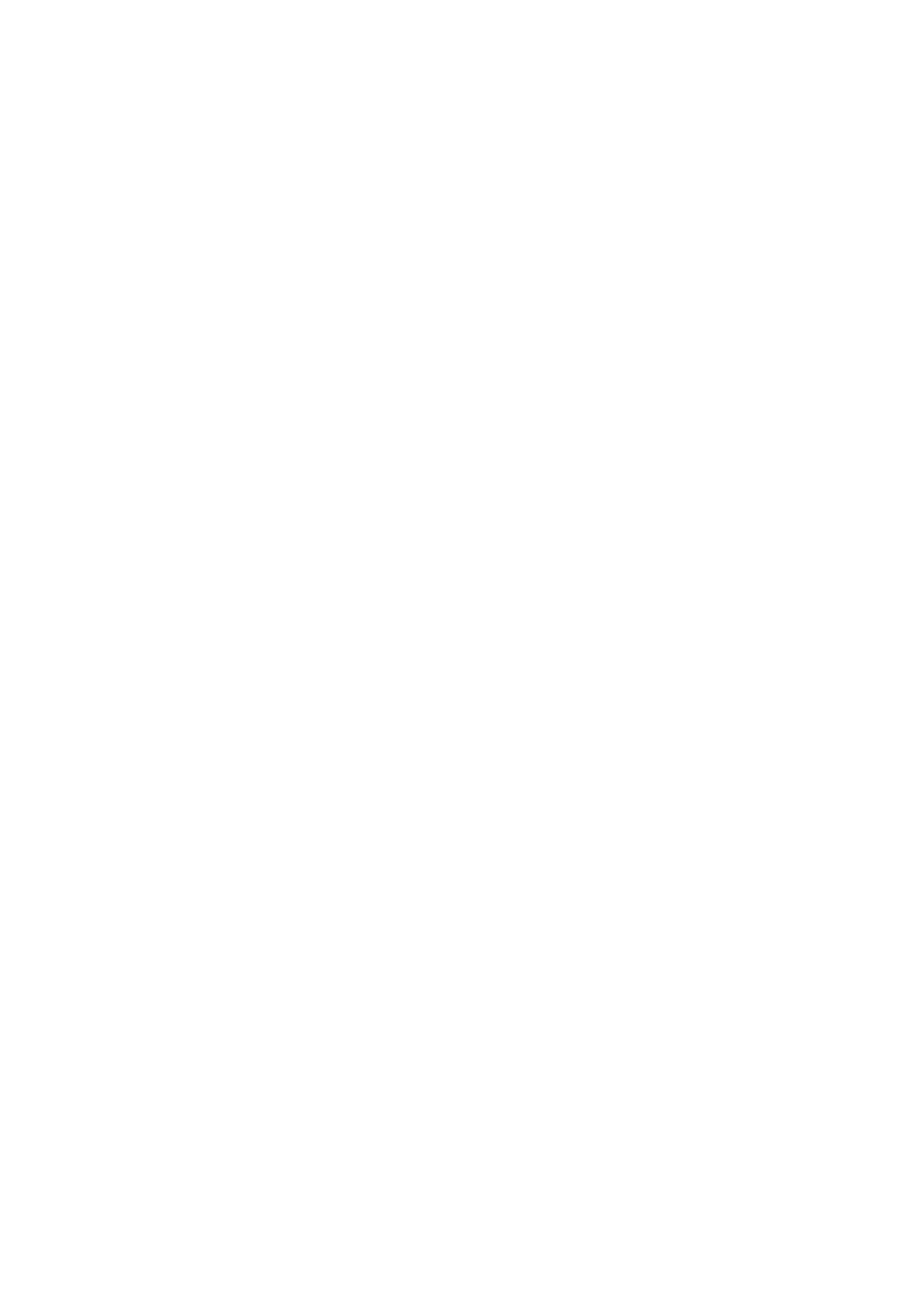## PALMYRA AND ROME: ODAENATHUS' TITULATURE AND THE USE OF THE *IMPERIUM MAIUS*

The year 260 AD was not a good one for P. Licinius Egnatius Gallienus. Sometime in the early summer, Sapor I of Persia captured his father, and co-emperor, in a battle outside of Edessa. Sapor went on to ravage considerable portions of Cilicia and Cappadocia before his over-extended forces were attacked by the remnants of the Roman army under the command of officers named Callistus and Macrianus. Sapor was further humiliated when Odaenathus, lord of Palmyra, attacked him as he was drawing his forces back towards his own country. These victories did little to help Gallienus, who also lost a son in a revolt that broke out on the Rhine shortly after the capture of his father. Macrianus celebrated his victory by proclaiming his own two sons emperor, and he appears to have been assisted in this by both Callistus and Odaenathus.

Two years later Macrianus and one of his sons took an army into the Balkans to wrest the throne from Gallienus. They failed in the attempt and Odaenathus, who appears to have been a person of considerable political acumen, decided to attack their surviving supporters at Emesa. At this point we are told that Gallienus made Odaenathus  $\epsilon \tau \rho \alpha \tau \eta \gamma \acute{o} \epsilon$  of the whole east, and the contemporary author of an oracular text observes: ἄρξει Ρωμαίων, Πέρται δ' ἔττοντ' άλαπαδνοί.<sup>1</sup>

The issue is of Odaenathus' position after 262 is of importance for several reasons. The first is as an example of the way that power was distributed in the empire. Diocletian's decision to create a college of *Augusti* and *Caesares* stands at the end of a long history of power sharing that was defined in different ways. In the case of Odaenathus, it is of some importance to know whether or not Gallienus effectively gave executive authority to a local aristocrat in an important region of the empire, and how such an arrangement might work. A second issue is the Palmyrene understanding of their relationship with the government at Rome, and the role of this understanding (or lack of it) in relations between Odaenathus' successors and those of Gallienus. The third issue is the way that Palmyrene aristocrats understood the structure of power within the empire, and the extent to which there was a coherent structure to be understood in the third century.

Odaenathus is a figure of importance both for the history of the Roman imperial government, and for the history of Syria. Consequently his actions must be examined from two different perspectives. The first is Roman. Was it conceivable for an emperor to delegate broad administrative authority to a person who was not a member of the imperial household? The evidence will suggest that it was. The second perspective is Palmyrene. Is it necessary to think that a Palmyrene would understand the symbolism and reality of power in the Roman world the same way that a Roman would? The evidence in this case will suggest that this is not so. I will argue that Odaenathus and his closest Palmyrene supporters interpreted the Roman office that he received from a distinctively Syrian perspective.

 $1$  Orac. Sib. 13. 171; Zon. 12.24 έφ' οῢς Γαλιῆνος 'Ωδέναθον ἔπεμψεν, ἡγεμονεύοντα τῶν Παλμυρηνῶν. --- 'Ωδέναθον δὲ τῆς ἀνδραγαθίας ὁ βαςιλεὺς ἀμειβόμενος πάςης ἀνατολῆς αὐτὸν προεχειρίςατο ςτρατηγόν. S. Swain, *GRBS* 33 (1993) has suggested that *Orac. Sib*. 13.171 is prospective rather than descriptive, and seems to assume that it was written to influence Odaenathus' conduct. The content of the oracle is otherwise descriptive, which is generally characteristic of Sibylline verse that describes historical events. Swain misunderstands the passage from Zonaras (*ZPE* 99 [1993] 162-3), "...it would be reasonable to suggest, if we believe Zonaras, that  $\alpha\dot{\alpha}\alpha\alpha\rho\dot{\alpha}\alpha\rho$  had already been given to Odaenathus himself at the time of his Persian wars." The word that Zonaras is using,  $\epsilon \tau p \alpha \tau \eta \gamma \acute{o} \epsilon$ , indicates an official position rather than an imperial title (which, at this period would de facto mean recognition of Odaenathus as co-emperor). It is the precision of Zonaras' language (contrast *HA V. Gall*. 3.3: *totius propre igitur orientis factus est Odaenathus imperator*; 12.1: *Odenatum participato imperio Augustum vocavit*, which Swain wrongly cites as if it were saying the same thing as Zonaras) that sets this account apart. For the value of Zonaras see D.S. Potter, *Prophecy and History in the Crisis of the Roman Empire. A Historical Commentary on the Thirteenth Sibylline Oracle* (Oxford 1990) 360-63.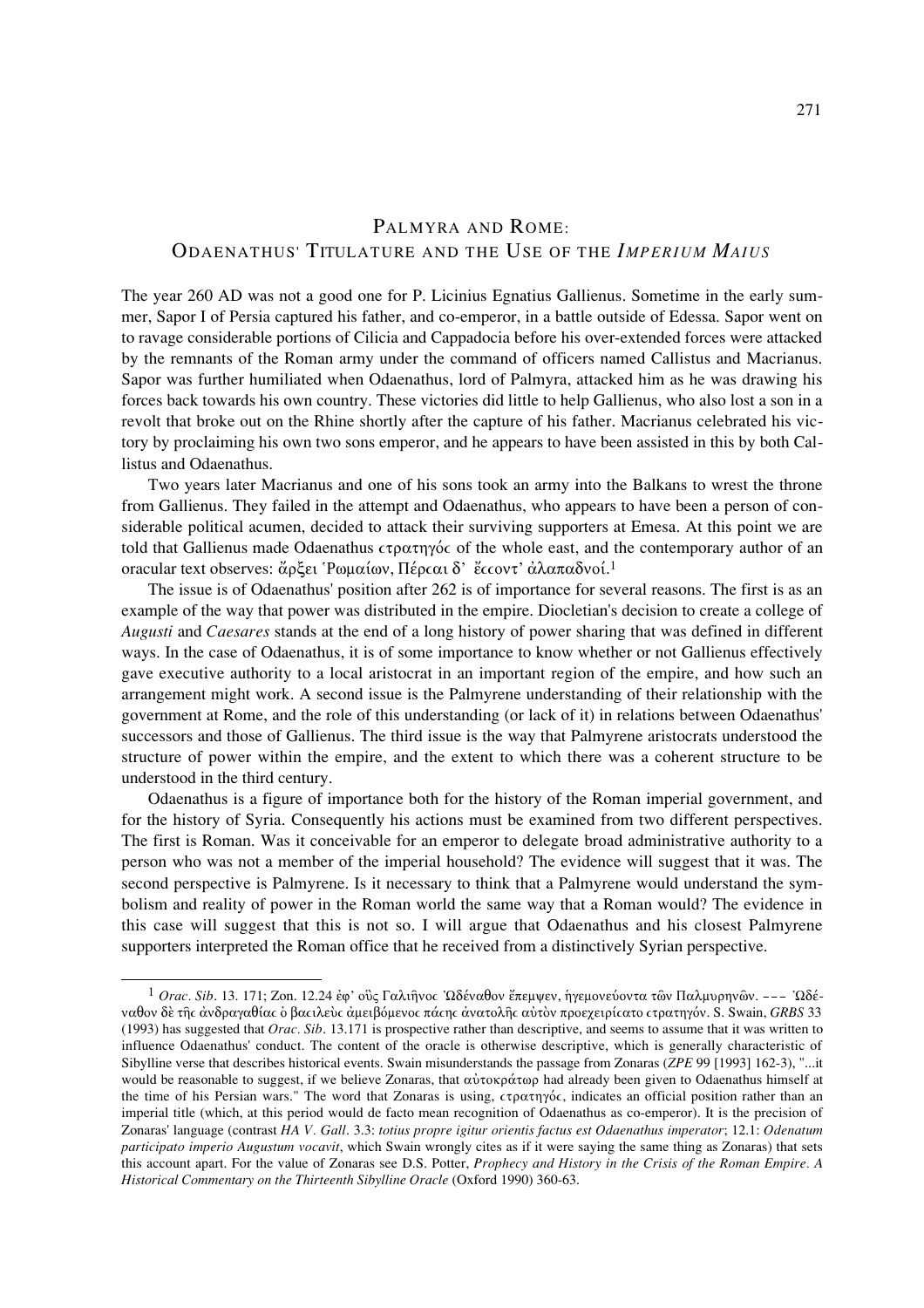#### **1. Odaenathus as king of kings and corrector totius orientis**

The question of Odaenathus' status has been complicated by an inscription from Palmyra (*CIS* II 3946) that commemorates Odaenathus as *mlk mlk* '*wmtqnn* '*dy mdnh* '*klh*. This phrase has been taken to mean either "king of kings and *corrector* of the whole region" or "king of kings who sets the whole region in order." The key word here is *mtqnn*' which connected with the verb *tqn*: "to arrange," "set right," or "set in order."<sup>2</sup> The range of meaning for the verb has led to discussion as to whether *mtqnn*'should be translated *restitutor* rather than *corrector*, the former being an honorific title, the latter representing a real position in the imperial hierarchy (J. Cantineau, *JA* 222 [1923] 223).

The view that *mtqnn*' should be understood to mean *restitutor* is allegedly supported by a text honoring Odaenathus' son Vaballathus as *mlk mlk' w'pnrtht' dy mdnh' klh* where '*pnrtht'* is a transliteration of επανορθωτής (CIS II 3971), i.e. *corrector*.<sup>3</sup> The fact that a different word was used to describe Odaenathus' position has been taken as proving that he had a different title (i.e. *restitutor.*). In 1990, however, I argued for three points in connection with these texts (none of them original). These were that the phrase *wmtqnn*<sup>*'*</sup> dy mdnh<sup>*'*</sup> *klh* in Odaenethus' inscription should be translated as "*corrector* of the entire region," that the Palmyrene phrase should be taken as a description of the effective power of Odaenathus (which is not the same thing as saying that it must be translated as *corrector*), and that Odaenathus held a supra-provincial command, a point derived from evidence other than this inscription (Potter [n. 1] 390-4). I further argued that the difference between the titles of Odaenathus and Vaballathus was to be explained by a lack of precision in the rendering of Roman imperial administrative terms in Palmyrene, making it conceivable that two words could be used to represent the same idea. The question has been reopened in a recent article by Simon Swain, who argues in the contrary that the expression should mean "restorer of the whole east," and that it therefore cannot be taken as suggesting that Odaenathus had a formal position within the Roman hierarchy.4

Before preceding any further, there are several technical points that need to be clarified. The first is obviously that *mtqnn* 'means "the person who sets things right." It is a description of Odaenathus' power as it appeared to the Palmyrenes and arguments about whether or not it really means *corrector* obscure the important issue: is this description based upon an appointment made by Gallienus? The reason for translating the word as *corrector* is simply to confirm an argument from other sources that Odaenathus held such a position, the reason to translate it in another way is to deny the validity of those sources. In this case, we are explicitly told by one text that Odaenathus was given an official position by Gallienus, and this text seems to be reporting the account of a roughly contemporary historian with some accuracy. We are implicitly told the same thing by a contemporary source, and it is pointless to argue that this evidence is invalidated by a Palmyrene text whose meaning can support it (note 1 above). I would therefore maintain the view that *mtqnn*' *dy mdnh*' *klh* is a Palmyrene description of Odaenathus' position within the Roman hierarchy. Two further points need to be made in connection with the nature and description of the appointment. One is connected with the appointment of governors to provinces that would naturally fall under the jurisdiction of a *corrector totius orientis*. In a careful study of the governors of Arabia throughout these years, H.G. Pflaum showed that they continued to be appointed by Gallienus (*Syria* 29 [1953] 307-330). This is typical of other cases where a person held superior *imperium* under the emperor. The holder of *imperium* could instruct these officials within the parameters set by *mandata* that he had received from the emperor, but he did not have the power to select them. The second is that the Roman government itself did not have a consistent vocabulary to describe such positions. I will return to this point in the next section of this article.

<sup>2</sup> C. Clermont-Ganneau, *RB* 29 (1920) 387-8; I am indebted to Professor B. Schmidt of the University of Michigan for discussion of this verb's semantic range.

<sup>3</sup> See H.J. Mason, *Greek Terms for Roman Onstitutions,* ASP 13 (Toronto 1974) 442.

<sup>4</sup> Swain, *ZPE* 99 (1993) 162-63. The view that Odaenathus did not have an official position is also restated (with much more caution) in F. Millar, *The Roman Near East 31 BC- AD 337* (Cambridge 1993), 170.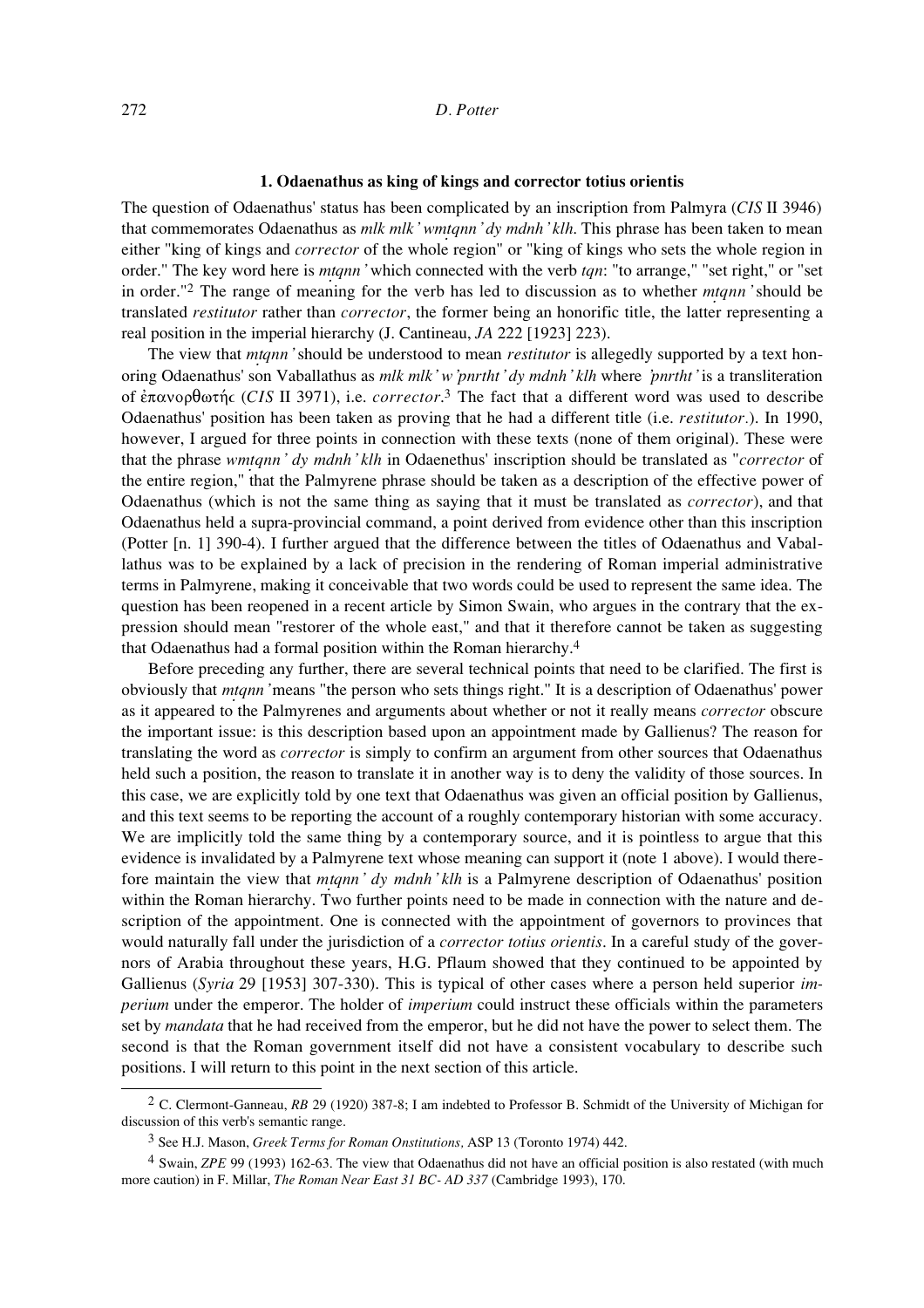The thrust of S. Swain's argument to the contrary is to postulate a great consistency in the translation of Latin and Greek administrative terms into Palmyrene. If so, then the Palmyrenes had a more accurate way of rendering an official position such as *corrector totius orientis* into their language by simply transliterating its Greek equivalent, as they did in the inscription for Vaballathus. Thus they should have used the same transliteration of the Greek in the text honoring Odaenathus (Swain, *ZPE* 99 [1993] 160). There are several points of interest here. The first, is that there is indeed a great deal of consistency in the rendering of the terminology of civic government into Palmyrene. Unfortunately, local offices are not the same as imperial offices, and the terms of local cults, where similar consistency is demonstrable, are also not the same thing. It is precisely in the area of imperial government that we find inconsistencies. The titles of Roman governors are reduced to a simple "governor," *hgmwn'* , vexillation appears as *lgyny'* (legion), and a text that specifies, in Latin, *legio Cyrenaica* comes across as "the legion at Bostra," *c]oh. I Gebasis | #VPAVI* [*qui agun*]*t (?) Hieropoli* as "the legion at Arbata". In the case of the praetorian prefect, we get  $dy$  sp', which may either be "the man in charge of the supplies," or "the man in the courtyard."<sup>5</sup> The case for the first interpretation is based upon the meaning of *sp'* in Aramaic; the second interpretation is based upon a fifth century Syriac translation of *Matthew*, where the word is used to translate  $\pi \rho \alpha \tau \dot{\alpha} \rho \nu \dot{\alpha}$  and the assumption (admittedly speculative) that the person who carved the Palmyrene text was a native speaker of Greek who had left out the word for prefect, and, further that he would have used an Aramaic word instead of a transliteration for *praetorio* (Chabot [n. 5] 109-113). I would now agree that the second explanation is preferable to the first. In either case the rendering of the title is imprecise.

The point remains that there are different patterns in the way that terms are rendered into Palmyrene, with greater consistency in the case of institutions that are more familiar. On any argument, the position of Odaenathus was extraordinary, and therefore we should not necessarily expect consistency. This point may be strengthened by the fact that in the cases of Vaballathus and Odaenathus, we are dealing with very different sorts of document. The Vaballathus text is a bilingual milestone. The Odaenathus text (as S. Swain notes) is one in which "conspicuously native titles" are used. S. Swain suggests that, "this again advises against taking *mtqnn*' as a translation of ἐπανορθωτής" (*ZPE* 99 [1993] 162). Precisely the opposite conclusion would seem to be more logical: the transliteration of a Greek term is specifically avoided in such a context.

In all discussions of Odaenathus' position, there is a tendency to play down the importance of a broken text that mentions some kind of celebration of a Palmyrene victory in such a way as to indicate that the Palmyrenes claimed control over all of Syria.<sup>6</sup> The text reads as follows [ $\beta$ ] $\alpha$ ci $\lambda \epsilon$ il $\beta$  $\alpha$ ci $\lambda \epsilon$  $\omega$ v πρὸς ['Oρ]όντη [--- βα] cιλείας τὴν κατὰ | [Π]ε[ρ] cῶν νείκην ἀναδης αμένω Cεπ[τιμίω Ήρωδι]ανῶ, .<br>Γιούλιος Αὐρήλιος | [Cεπτί]μιος Ο[ὐ]ο[ρ]ώδης [καὶ Τούλιος Αὐρήλιος --- ἐπίτροπος τῆς δ]ες|<π>οίνης κεντηνάριος άμφότεροι  $\cosh(\pi\gamma\delta)$  της λαμ]προτάτης  $|\kappa|\delta\lambda\omega|\nu|\epsilon\alpha$ . The first significant point is the phrase  $\beta$ ] $\alpha$ ci $\lambda \epsilon$   $\beta$  $\alpha$ ci $\lambda \epsilon$  $\omega$   $\nu$   $\pi$  $\rho$  $\delta$ c ['Op] $\delta$  $\nu$  $\tau$ <sub>1</sub> should be taken to mean "the king of kings on the Orontes."7 Septimius Herodes, who appears to have "won the crown of kingship" because of a victory over the Persians is the eldest son of Odaenathus.<sup>8</sup> Since Herodes died before Odaenathus, we therefore have a Palmyrene claim to kingship in Syria during Odaenathus' lifetime. The second significant point is the phrase  $\epsilon \pi i\tau\rho\sigma \pi o c \tau \hat{\eta} c \delta \epsilon(\pi)$  |other keythotal state restoration of  $\epsilon \pi i\tau \rho \sigma \pi o c$  is secured by  $\kappa$ εντηνάριος, and we therefore have evidence of the adoption of imperial household style with reference

<sup>5</sup> Swain, *ZPE* 99 (1993) 160 states my preference for the first meaning is "a mistranslation"; in doing so he misrepresents the force of Chabot's case for the second meaning in *CRAI* (1941) 109-113.

<sup>6</sup> For the text see D. Schlumberger, *Bulletin des études orientales* 11 (1942-3) 36-50; Millar (n. 4) 170 n. 44; Swain, *ZPE* 99 (1993) 161 n. 23 for a standard lack of interest in the text.

<sup>&</sup>lt;sup>7</sup> Compare *SEG* 7. 341: Θεῷ πατρώ | Διὶ Βετύλω | τῶν πρὸς τῷ 'Ορόντη Αὐρ. | Διφιλιανὸς ςτρα. | λεγ. Δ' Cκυ. Avt. | εωξάμενος | άνέθηκεν.

 $8$  The usage of άναδέω here is paralleled in an agonistic context in *Epigr. Graec.* 873.4.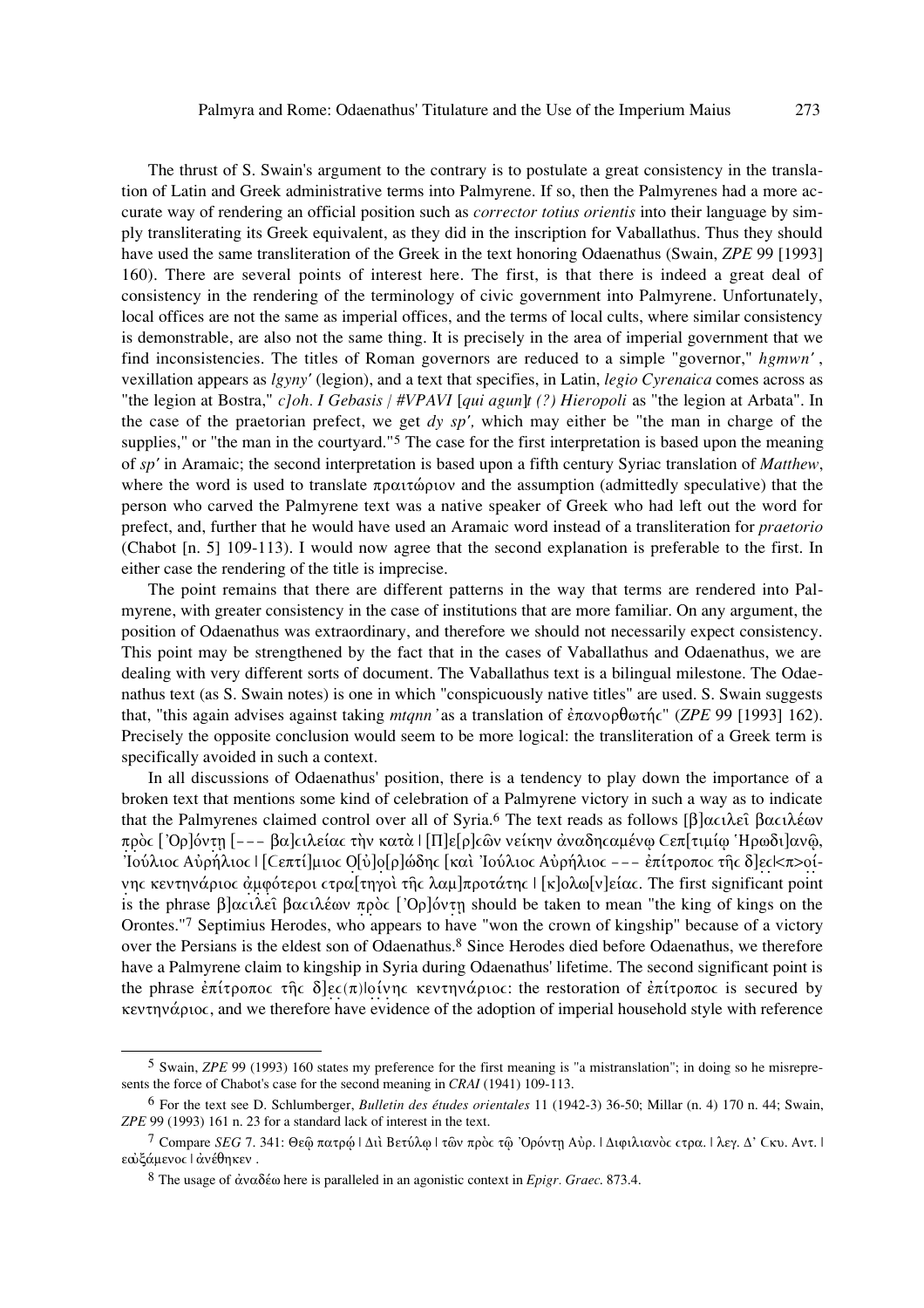to Zenobia, also in the lifetime of Odaenathus. This practice is paralleled in the case of Julius Aurelius Septimius Vorodes, whose inscriptions combine local and imperial office during this same period.

Properly interpreted, the text relating to Herodes reveals a Palmyrene claim to control over Syria. The question of whether or not the imperial government agreed with this position during Odaenathus' lifetime is a separate one, but, as we have seen, there is no good reason to think otherwise. The best interpretation of the situation is that Odaenathus was given power over several eastern provinces within guidelines set by Gallienus, who also retained the right to appoint subordinate governors.

### **2.** *Imperium Maius* **and Multi-Provincial Commands in the Roman Empire**

A decision to grant special *imperium* to Odaenathus, *imperium* that would give him administrative superiority over several provinces, would not be unparalleled. From the reign of Augustus to the reign of Diocletian there were a number of occasions when an individual received a grant of *imperium* over more than one province. In some cases this involved the combination of two or more provinces into a "joint province" that was governed by one man, in others it involved a grant of superior *imperium* to an individual so that he could give orders to provincial governors within a specified region. The terms in which these arrangements were described seem to have changed over time as the Republican precedents for imperial government became less relevant.9 In the Julio-Claudian period, the term *imperium maius* is usual. It is under Marcus that we first find the term *corrector* used in this context. Under Philip, Julius Priscus is described both as corrector and as διασημοτάτος επάρχος Με(coποταμίας) διέπων την  $\hat{p}$ πατείαν (see n. 9), a variant of the phrase that might be used to describe the authority of contemporary governors, where formulations based upon  $\delta \pi \alpha \tau \epsilon \alpha$  appear to have become standard to represent the concept of authority.10

<sup>9</sup> Perhaps the clearest example of Augustan stress on Republican forms and the necessity of sanctioning grants of *imperium maius* through a *lex* appears in *P. Köln* 249, 7-14: και είς (ε) ἃς δήποιτέ σε υπαρχείας τὰ κοινὰ τῶν 'Ρωμαίων έφέλκοιτο, μηθενὸς ἐν ἐΙκείναις ἐξουςίαν <εἶναι> μείζω τῆς cῆς ἐν∣νόμωι ἐκυρώθη· ἀλλὰ cὺ εἰς πλεῖςτον∣ ὕψους καὶ ήμετέραι [c]πουδῆ καὶ ἀρεΙταῖς ἰδίαις {iδίαις} κα[θ'] ὁμοφροςύνην ςυμΙπάντων ἀνθρώπων δια{ι}ράμενος [---(Agrippa, for what is meant here see L. Koenen, *ZPE* 5 (1970) 217-83. Questions raised about the interpretation of  $\mu$ n $\theta$ evòc έν ἐlκείναις ἐξουςίαν <εἶναι> μείζω τῆς cῆς ἐν | νόμωι ἐκυρώθη would appear to be put to rest by the very similar language in the *senatus consultum de Pisone patre*: *et ei co(n)s(ule) de quo lex ad populum lata esset, ut in quamcumq(ue) provinciam venisset, maius ei imperium quam ei qui eam provinciam proco(n)s(ul) optineret esset* (W. Eck, *Cahiers du Centre G. Glotz* 4 [1993] 195). For the distinction between *imperium maius* and *imperium proconslare* see Dio 55. 10. 18: énãgkh! d' επικειμένης τὸν Γάιον εἴλατο, καὶ τήν τε ἐξουςίαν αὐτῷ τὴν ἀνθύπατον καὶ γυναῖκα ἔδωκεν (Gaius Caesar); Tac. Ann. 1. 14.3: *at Germanici Caesari proconsulare imperium petivit*. The award of *imperium proconsulare* for the German war in 14 AD effectively gave Germanicus superior authority to governors who were technically *legati pro praetore*; a grant of *imperium maius* may have been necessitated for the eastern command on technical grounds by the presence of a proconsular governor of Asia. Suet. *Tib*. 21.1: *ac multo post lege per consules lata, ut provincias cum Augusto communiter administraret*; Vel. Pat. 2.121.1: *senatus populusque Romanus postulante patre eius ut aequum ei ius in omnibus provinciis exercitusque esset quam erat ipsi, decreto complexus est* are equally clear on the technical process with respect to Tiberius in 13 AD. For the language of the third century see P. Mes. 1.3 Ιουλίω Πρείκαφ τω διακημοτάτω επάρχω Μεςοποταμίας, διέποντι την ύπατείαν... and19-20: ύπογραφή 'Ιουλίου Πρείςκου τού διαςημο(τάτου) έπάρχου Με(ςοποταμίας) διέποντος την  $\hat{p}$ πατείαν. By this time the linguistic niceties of the Augustan period had become redundant, though in practical terms, the power is similar. See also next n.

<sup>10</sup> See W. Eck, *ZPE* 90 (1992) 199: υπατεύ[ον]|τος της επαρ|χίας τοῦ λαμπρ|οτάτου υπατικοῦ Γ. Ἰουλίου Όκταουί|ου Οὐολους ένα 'Ρογατιανοῦ κτλ. On p. 201 Eck argues that the titulature of Rogatianus indicates that the terminology used to describe Priscus shows only that he was a temporary governor of a *provincia Caesaris*, i.e. Coele Syria. If Coele Syria was meant in Priscus' case, then it is more likely that he would have been described as governor of Syria. The need to identify him as a "temporary governor" stems from the fact that Priscus was dispensing justice in Antioch. I would maintain that it is easier to explain Priscus' presence and titulature on the grounds that he was governor of Mesopotamia and *corrector*. The combination of a provincial governorship and superior *imperium* over other provinces appears in a number of cases in my second table (pp. 277f.). Eck's further point that  $\dot{\omega}\pi\alpha\tau\iota\kappa\acute{o}c$  is used to describe contemporary governors who are not, strictly speaking, consulars is an important example of the change in administrative terminology in precisely this period. For another example see *AE* 1991 n. 1513: άγαθῆ τύχ[η] | τὸνολαμπρότατ[ον] | ὑπατικὸν Κυ[ίν]|τον Φάβιον Κλώ|διον 'Αγριππιανὸ[ν] | Κελςεΐνον | ήγεμόνα Φρυγία[c] | και Καρία[c].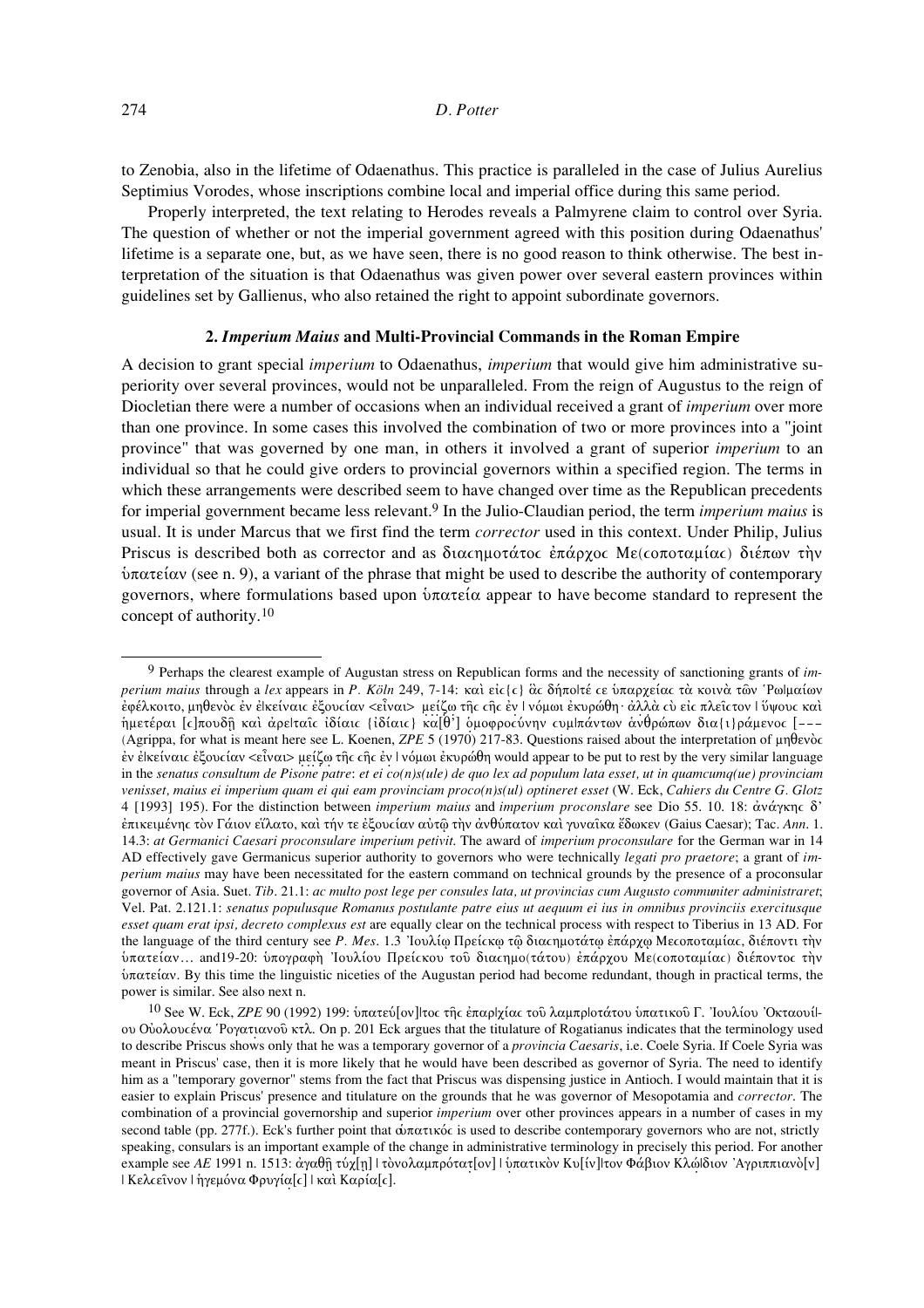Previous studies of extraordinary governorships have tended to group governors of "double provinces" with holders of *imperium* who were empowered to give instructions in provinces that had regularly appointed governors of their own. I have separated the two groups, as I believe that the two phenomena are distinct.11 I have also excluded individuals if they are not attested by documentary evidence, or an explicit statement to this effect in the literary sources that can be regarded as reliable, a decision that somewhat reduces the third century examples in my second category.12 I also exclude all governors of *Daciae tres* who are firmly attested after the death of Marcus Aurelius, as the provinces seem to have been permanently placed under the command of a consular governor by that point. The inclusion of these officials would serve only to lengthen the list without changing the point.<sup>13</sup>

| provinces           | period | principal sources                              |
|---------------------|--------|------------------------------------------------|
| Moesia, Achaea,     | 35-41  | Dio 58.28.5; $PIR2 M 468$                      |
| Macedonia           | (44?)  |                                                |
| Galatia, Cappadocia | 55-60  | ILS 232; 9108; Plin. Hist. Nat.                |
|                     |        | 2.180; Tac. Ann. 13.8; PIR <sup>2</sup> D 142  |
|                     | 61     | Tac. Ann. 14.26.2 <sup>14</sup>                |
| Syria               |        |                                                |
| Galatia, Cappadocia | 61-63  | Tac. Ann. 15.6; PIR <sup>2</sup> C 173         |
| Galatia, Pamphylia  | 69/70  | Tac. Hist. 2.9.1; IRT n. 346; PIR <sup>2</sup> |
|                     |        | N 132 <sup>15</sup>                            |
| Galatia, Cappadocia | 76     | ILS 8904                                       |
| Galatia, Cappadocia | 79     | IGR 3, 125; AE 1968, 145; PIR <sup>2</sup> N   |
|                     |        | 56                                             |
| Galatia, Cappadocia | 80-82  | CIL 3, 12218; ILS 263; 228; PIR <sup>2</sup>   |
|                     |        | C <sub>170</sub>                               |
| Galatia, Cappadocia | 90-93  | AE 1925, 126; PIR <sup>2</sup> A 765           |
|                     |        | Galatia, Cappadocia,                           |

a) Governors of Multiple Provinces from Tiberius to Marcus Aurelius

11 K. Dietz, *Chiron* 19 (1989) 443-447 is the most recent that I know of.

<sup>12</sup> The first questionable case is Decius' command in 249, on which see Zos. 1. 21. 2 παρεκάλει τοίνυν τὸν Δέκιον τῶν εν Μυτία και Παιονία ταγμάτων αναδέξαςθαι την άρχήν with A. Stein, *Die Legaten von Moesien* (Budapest 1940), 57-58: Decius had been legate of lower Moesia in the reign of Alexander Severus (*PIR2* M 520). I am not convinced that Pacatianus took charge of these provinces after Severianus (as suggested by Stein, *Die Legaten*, 56 on the basis of Zos. 1.20.2 τὰ δὲ Mυςῶν τάγματα καὶ Παιόνων Μαρῖνον). My skepticism is based upon the fact that while Pacatianus is well attested at Viminacium, Decius was able to defeat him very quickly in 249. This suggests that he did not have full control over the Pannonian legions. I am similarly skeptical of efforts to create the same supra-provincial command for Aemilianus in 252 (Potter [n. 1], 319 n. 328), as well as for Ingennus and Regilianus later, though in both cases I would concede that these views are not impossible. The evidence used to support the claim of such a command Varius Macrinus in the reign of Alexander Severus is simply *HA*, *V*. *Alex*. 58.1 *actae sunt res feliciter et in Mauretania Tingitana per Fufium Celsum et in Illyrico per Varium Macrinum adfinem eius et in Armenia per Iunium Palmatum. atque ex omnibus locis ei tabellae laureatae sunt delatae*. For the value of this passage see R. Syme, *Ammianus and the Historia Augusta* (Oxford 1968), 46, "'Varius Macrinus', kinsman of the emperor, is neither authenticated nor plausible; and any characters designated as 'Furius Celsus' and 'Iunius Palmatus' inspire a positive distrust." There are twelve Celsi in the *HA*, only one of whom is attested, while Junius Palmatus looks like a standard fabrication on the part of the author (see Syme, *Ammianus and the Historia Augusta*, 58-9 and 172).

13 For a list see B Thomasson, *Laterculi praesidum* 1 (Göteburg 1984) col. 154-160.

14 *Corbulo in Syriam abscessit, morte Ummidii legati vacuam ac sibi permissam*. R.K. Sherk, "Roman Galatia: the Governors from 25 B.C. to A.D. 114", in *ANRW* II 7.2 (1980) 987 argues convincingly that Corbulo retained Galatia-Cappadocia until the arrival of a new governor for that province in 62 (at Corbulo's request, Tac. *Ann*. 15.3.1 *scripseratque Caesari proprio duce opus esse, qui Armeniam defenderet*; 15.6.3 *nam, ut rettuli, proprium ducum tuendae Armeniae poposcerat*).

15 For the chronology see W. Eck, *Senatoren von Vespasian bis Hadrian: Prosopographische Untersuchungen mit Einschluss der Jahres-und Provinzialfasten der Statthalter* (Munich 1970) 113.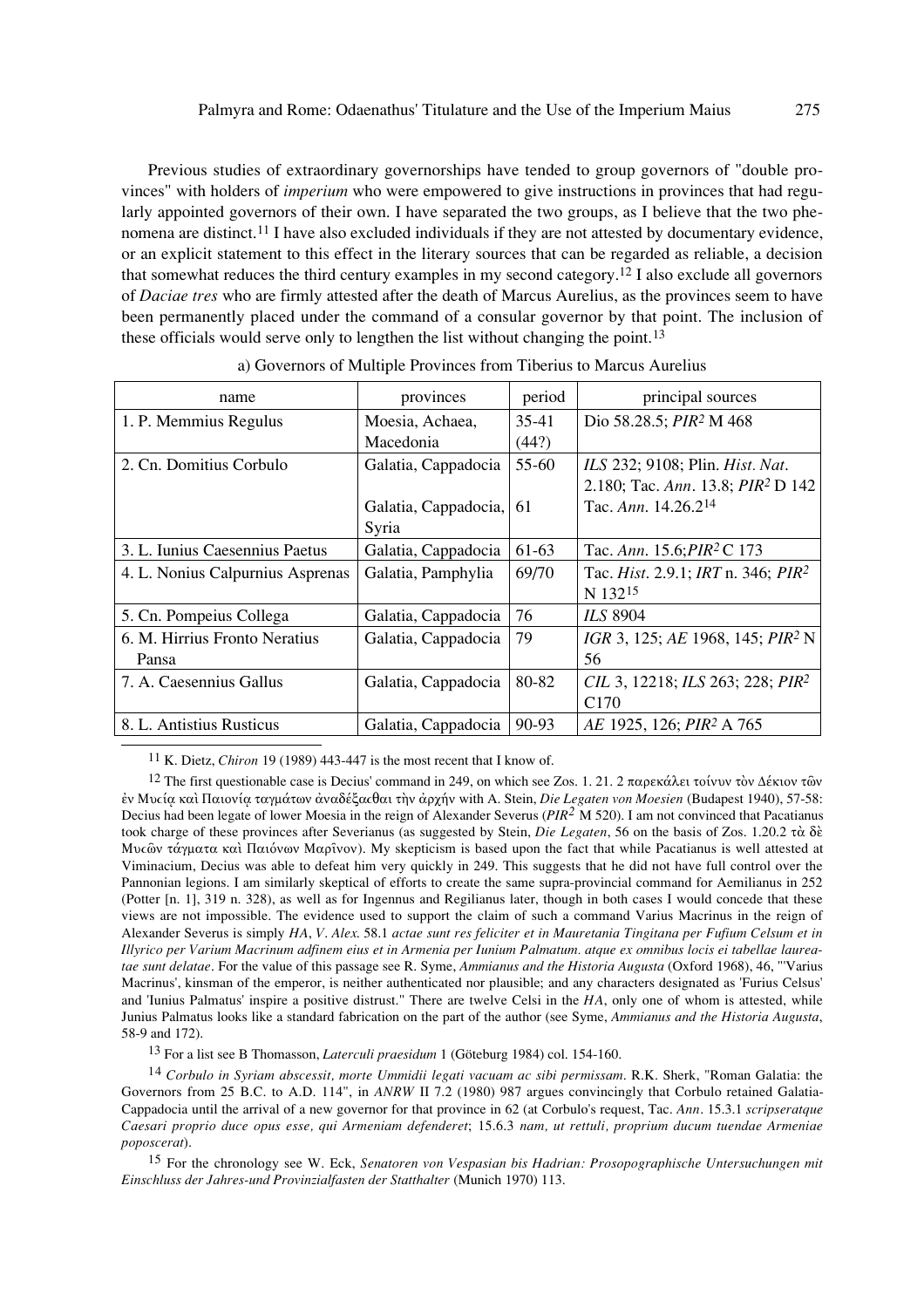| name                                                        | provinces                                                                          | period                | principal sources                                                                     |
|-------------------------------------------------------------|------------------------------------------------------------------------------------|-----------------------|---------------------------------------------------------------------------------------|
| 9. T. Pomponius Bassus                                      | Galatia, Cappadocia                                                                | 95/100                | CIL 3, 6896                                                                           |
| 10. Q. Orfitasius Aufidius<br>Umbrus                        | Galatia, Cappadocia                                                                | 101/102               | AE 1979, 620; PIR <sup>2</sup> A 1395                                                 |
| 11. P. Calvisius Ruso Iulius<br>Frontinus                   | Galatia, Cappadocia                                                                | 105/106               | AE 1914, 267; MAMA 7, 193; 8,<br>21; PIR <sup>2</sup> C. 350                          |
| 12. C. Iulius Quadratus Bassus                              | Galatia, Cappadocia,<br>Pontus, Armenia<br>Minor                                   | 107-ca.<br>111        | AE 1934, 176; PIR <sup>2</sup> I 508 <sup>16</sup>                                    |
| 13. L. Catilius Severus Iulianus<br><b>Claudius Reginus</b> | Cappadocia, Arme-<br>nia Maior, Armenia<br>Minor                                   | 114-117               | ILS 1041; PIR <sup>2</sup> C 558 <sup>17</sup>                                        |
| 14. C. Julius Quadratus Bassus                              | Syria, Phoenicia,<br>Commagene                                                     | 115-117               | AE 1934, 176; W.Eck, RE suppl.<br>14, col. 211                                        |
| 15. Q. Marcius Turbo Fronto<br><b>Publicius Severus</b>     | Pannonia Inferior,<br>Dacia                                                        | 118                   | AE 1973, 459; HA v. Hadr. 6,7; 7.<br>3; $PIR2 M 249$ ; Thomasson (n.<br>13), col. 149 |
| 16. M. Claudius Fronto                                      | Moesia Superior,<br>Dacia Apulensis<br>Daciae tres, Moesia<br>Superior             | 168/9<br>170          | ILS 1098; PIR <sup>2</sup> C. 874<br>ILS 109718                                       |
| 17. Sex. Cornelius Clemens                                  | Daciae tres                                                                        | $170(?)-$<br>172      | CIL 8, 20994; Piso (n. 18), 103-5                                                     |
| 18. C. Aufidius Victorinus                                  | Hispania Citerior,<br><b>Baetica</b>                                               | c. 172                | AE 1957, 221; PIR <sup>2</sup> A 1393                                                 |
| 19. "Caerellius Priscus"                                    | Germania Superior,<br>Raetia                                                       | 172-74?               | CIL 13, 6806; Dietz, (n. 11) 443-<br>447                                              |
| 20. L. Aemilius Carus                                       | Daciae tres                                                                        | $173(?)-$<br>175(?)   | CIL 3, 1153; 1415; 7771 [ILS<br>4398]; Piso (n.18) 105-6                              |
| 21. C. Arrius Antoninus                                     | Daciae tres                                                                        | 175 $(?)-$<br>177     | AE 1931, 122; Piso (n. 18), 106-<br>117                                               |
| 22. P. Helvius Pertinax                                     | Moesia Inferior and<br>Moesia Superior;<br>Moesia Inferior;<br>Moesia Superior and | 177<br>177-180<br>(?) | HA V. Pert. 2.10<br>AE 1957, 333; 1987, 843; ILS<br>713919                            |
|                                                             | Daciae tres                                                                        |                       |                                                                                       |

<sup>&</sup>lt;sup>16</sup> He may not have been the last governor of the united provinces, for the governorship of M. Iunius Homullus, see *PIR2* I 760.

<sup>17</sup> For this arrangement see also Sherk (n. 14), 1027.

<sup>18</sup> For discussion of his governorship see I. Piso, *Fasti Provinciae Daciae: die senatorischen Amtsräger* (Bonn 1993), 94-102.

<sup>19</sup> See Piso (n. 18), 117-130; G. Alföldy, *Situla* 14/15 (1974) 209 [*Römische Heeresgeschichte: Beiträge 1962-1985* (Amsterdam 1987) 336].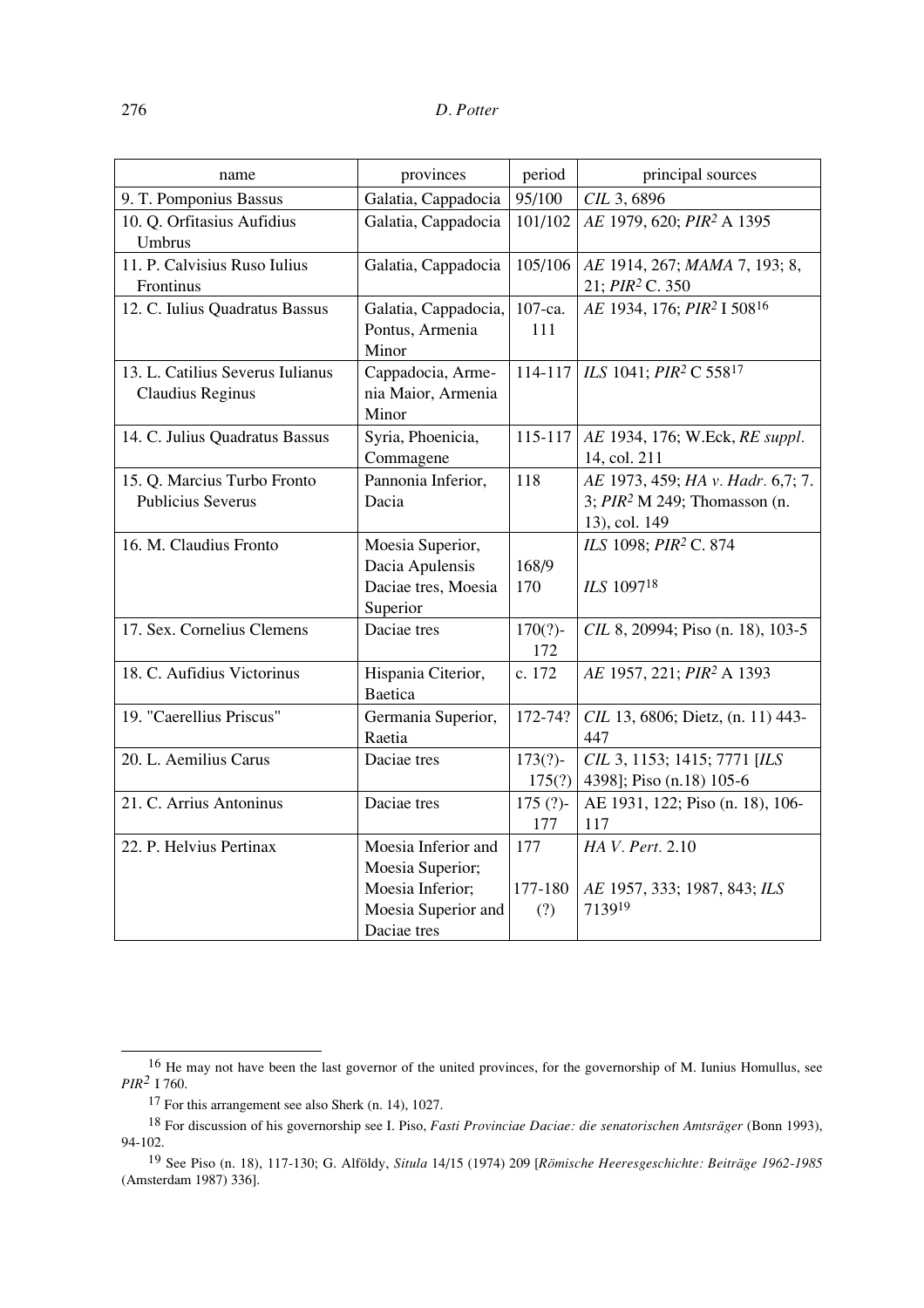| name                      | province                               | governors in provinces un-                          | period    | principal sources       |
|---------------------------|----------------------------------------|-----------------------------------------------------|-----------|-------------------------|
|                           |                                        | der his control, or gover-                          |           |                         |
|                           |                                        | nors with lesser imperium                           |           |                         |
| 1. Germanicus Cae-<br>sar | Germania Superior<br>Germania Inferior | C. Silius A. Caecina Lar-<br>gus, PIR S 507 (Germa- | $14 - 16$ | Tac. <i>Ann</i> 1.14.3. |
|                           |                                        | nia Superior)                                       |           |                         |
|                           |                                        | A. Caecina Severus $PIR2$                           |           |                         |
|                           |                                        | C 106 (Germania Inferi-                             |           |                         |
|                           |                                        | or)                                                 | $17-19$   | Tac. Ann 2.423.1;       |
|                           | provinciae trans-                      | Cn. Calpurnius Piso (Syria)                         |           | Tab. Siar col. 1, 15-   |
|                           | marinae                                | Q. Veranius (Commagene)                             |           | 16; Eck (n. 9), 195.    |
|                           |                                        | Q. Servaeus (Cappadocia)                            |           |                         |
| 2. Drusus Caesar          | Pannonia                               |                                                     | $17-19$   | AE 1964 no. 228;        |
|                           |                                        |                                                     |           | Tac. Ann. 2.53.1        |
| 3. C. Poppaeus Sabi-      | Moesia, Achaea,                        | Latinius Pandusa: PIR <sup>2</sup> L                | $15 - 35$ | Tac. Ann. 1.80.1; 5.    |
| nus                       | Macedonia                              | $125$ (in $17-18$ ) <sup>20</sup>                   |           | 10.2; 6.39.3; Dio       |
|                           |                                        | L. Pomponius Flaccus: PIR                           |           | 58.25.4; PIR P 62724    |
|                           |                                        | P 538 (in 18) <sup>21</sup>                         |           |                         |
|                           |                                        | P. Vellaeus: PIR V 231 (in                          |           |                         |
|                           |                                        | $21)$ <sup>22</sup>                                 |           |                         |
|                           |                                        | Pomponius Labeo: PIR P                              |           |                         |
|                           |                                        | 546 (25-33) <sup>23</sup>                           |           |                         |
| 4. Lucius Vitellius       | Syria and cuncta                       |                                                     | $35 - 36$ | Tac. Ann. 6.32.3;       |
|                           | quae apud                              |                                                     |           | Jos. AJ 18.124 PIR      |
|                           | <i><b>Orientem</b></i>                 |                                                     |           | $V500^{25}$             |
|                           | parabantur                             |                                                     |           |                         |

| b) Governors with Supra-Provincial Imperium or Holders of Imperium Maius and Individuals          |  |
|---------------------------------------------------------------------------------------------------|--|
| Referred to as Commanders with Special <i>Imperium</i> for a War from Tiberius to Philip the Arab |  |

20 Stein (n. 12), 19; Tac. *Ann*. 2.66.1 *eas litteras Latinius Pandus<a> pro praetore Mosiae cum militibus, quis Cotys traderetur, in Thraeciam misit*.

21 Stein (n. 12), 19; Tac. *Ann*. 2.66.2 *sed defuncto Pa<n>dusa, quem sibi infensum Rhescuporis arguebat, Pomponium Flaccum, veterem stipendiis et arta cum rege amicitia eoque accommodatiorem ad fallendum, ob id maxime Moesiae praefeci*t.

22 Stein (n. 12); Tac. *Ann*. 3. 39 *quae ubi cognita P. Vellaeo (is proximum exercitum praesidebat), alarios equites ac leves cohortium mittit in eos*... (the event is a Thracian attack on Macedonia).

23 Stein (n. 12), 19; note esp. Tac. *Ann*. 4.47.1 (next n.); Tac. *Ann*. 6.29.1 *at Romae caede continua Pomponius Labeo, quem praefuisse Moesiae retulli, per abruptas venas sanguinem effudit*; Dio 58.24.3 ἄλλοι τε οὖν, οἱ μὲν ὑπὸ τῶν δημίων, οί δε και ύφ' έαυτῶν ἀπέθανον και Πομπώνιος Λαβεών, και ούτος μεν της τε Μυςίας ποτε ὀκτὼ ἔτεςι μετα την ετρατηγίαν άρξας και δώρων μετα της γυναικός γραφείς ....

24 Stein (n. 12), 18-21, note esp. Tac. *Ann*. 1.10.1 *prorogatur Poppaeo Sabino provincia Moesia additis Achaia ac Macedonia*; 4.46.1 *Lentulo Gaetulico C. Calvisio consulibus decreta triumphi insignia Poppaeo Sabino contusis Thraecum gentibus, qui montium editis incultu atque eo ferocius agitabant*; 4.47.1 *at Sabinus, donec exercitum in unum conduceret, datis mitibus responsis, <post>quam Pomponius Labeo e Moesia cum legione*...; 5.10.2 *cum auditum id Poppaeo Sabino: is Macedoniae tum intentus Achaiam quoque curabat*; 6.39.3 *fine anni Poppaeus Sabinus concessit vita, modicus originis, principum amicitia consulatum ac triumphale decus adeptus maximisque provinciis per quattuor et viginti annos impositus*; Dio 58.25.4 Ποππαΐος δε Cαβίνος της τε Μυςίας εκατέρας και προςέτι και της Μακεδονίας Πες εκείνο του χρόνου παρα παςαν ώς είπειν την του Τιβερίου άρχην ηγεμονεύςας.

25 The meaning of Tac. *Ann*. 6.32.3 *et cunctis, quae apud Orientem parabantur, L. Vitellium praefecit*, seems to be that Vitellius was placed in charge of all operations connected with the effort to restore Pharasmanes to the Parthian throne. Tacitus' language implies that this involved greater authority than that usually wielded by the governor of Syria. Jos. *AJ*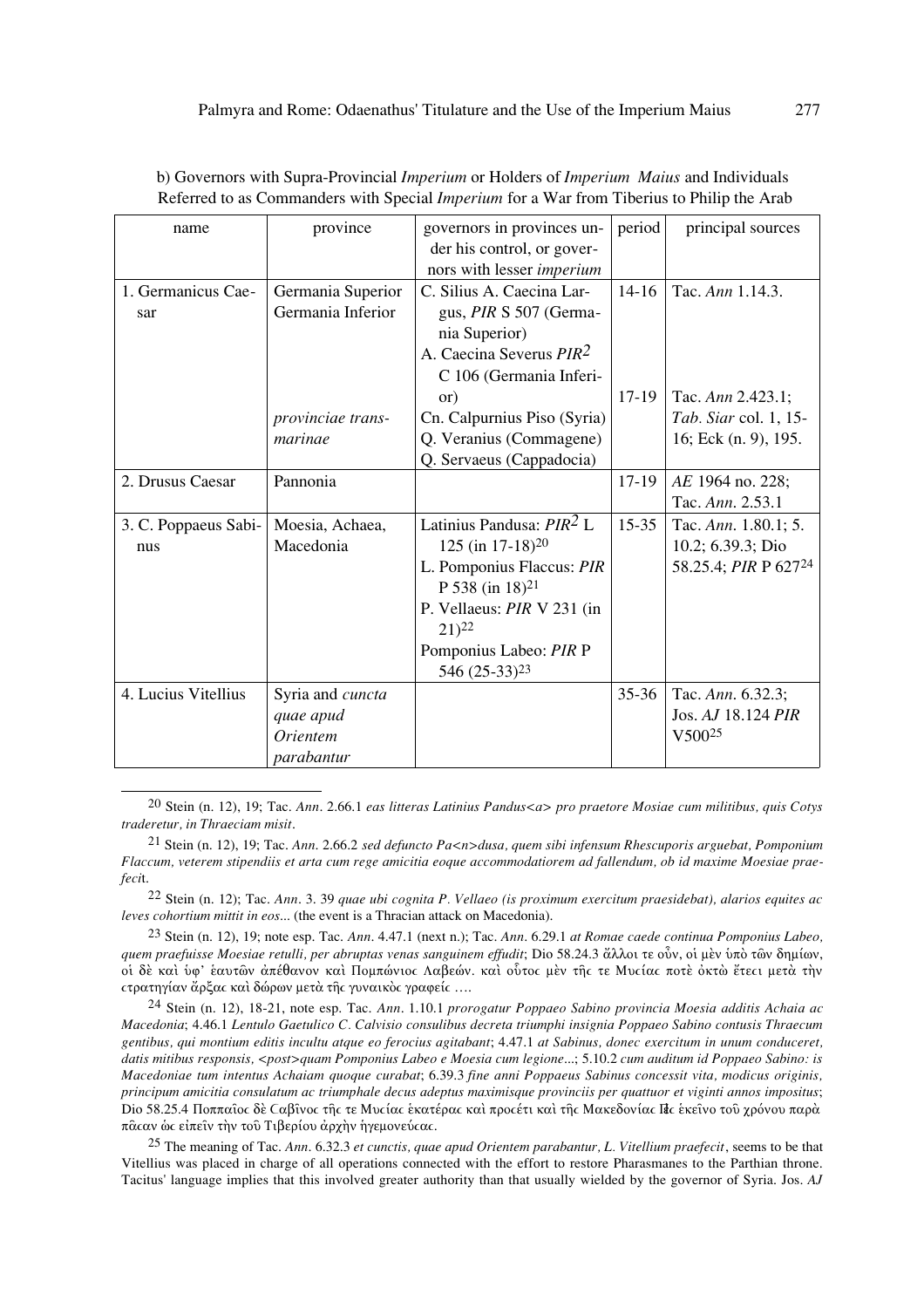| name                 | province               | governors in provinces un-         | period    | principal sources              |
|----------------------|------------------------|------------------------------------|-----------|--------------------------------|
|                      |                        | der his control, or gover-         |           |                                |
|                      |                        | nors with lesser <i>imperium</i>   |           |                                |
| 5. Aulus Plautius    | <b>Britain</b>         |                                    | 43-47     | Dio 60.19-20 <sup>26</sup>     |
| 6. Cn. Domitius      | Bellum Armeniacum      | <b>Ummidius Quadratus</b>          | $55 - 63$ | Tac. Ann. 13.9.3               |
| Corbulo              | <i>imperium maius</i>  | Caesennius Paetus                  | 63-66     | Tac. Ann. 15.25.3;             |
|                      | (63)                   |                                    |           | Mommsen (n. 25) II             |
|                      |                        |                                    |           | 655 n. 1; 853                  |
| 7. T. Flavius Vespa- | <b>Bellum Judaicum</b> | Licinius Mucianus                  | 67-69     | Tac. <i>Hist.</i> 1.10; Suet.  |
| sianus               |                        |                                    |           | <i>Vesp.</i> 4.5               |
| 8. L. Aelius Caesar  | Pannonia Superior      |                                    | 136/1     | ILS 319; IGR 4, 862;           |
|                      | Pannonia Inferior      |                                    | 37        | HA V. Hadr. 23.13;             |
|                      |                        |                                    |           | HA V. Ael. 3.2; $PIR2$         |
|                      |                        |                                    |           | $C 605^{27}$                   |
| 9. C. Avidius Cassi- | The East               |                                    | $170-$    | Dio 71.3.1; Phil. V.           |
| <b>us</b>            |                        |                                    | 75        | Soph. 563.                     |
| 10. Theocritus       | bellum Armenia-        |                                    | 215       | HA V. Car. 6.1; Dio            |
|                      | cum(?)                 |                                    |           | 77.21.28                       |
| 11. Iulius Priscus   | The East               |                                    | 247-9     | Zos. 1.20, 2; P. Mes.          |
|                      |                        |                                    |           | 1.3. 19-20; ILS                |
|                      |                        |                                    |           | 9005.29                        |
| 12. Severianus       | Danubian provinces     | Prastina Messallinus <sup>30</sup> | $244-$    | Zos. 1, 19.2: Stein            |
|                      |                        |                                    | 48?       | (n. 12), 56; 102 <sup>31</sup> |

The reign of Tiberius was remarkable for the number and variety of special administrative dispensations. Germanicus received *imperium proconsulare* in 14 AD when he was retained in command of the war to avenge the disaster of 9 AD, and *imperium maius* when he was sent east to deal with the Parthians. In both cases, Tiberius sought the passage of a *lex* to confirm a *senatus consultum*.32 We do not know what procedure lay behind the extensive command granted to Poppaeus Sabinus, but the view expressed in a standard reference work that the tenure of command in an imperial province depended upon the emperor is, at least in part, insufficient (E. Koestermann, ad *Ann*. 1.80.1). Tacitus' language: *prorogatur Poppaeo Sabino provincia Moesia additis Achaia ac Macedonia* suggests that specific

 $31$  Zos. I.19.2  $C$ εβηριαν $\hat{\omega}$  δε τ $\hat{\omega}$  κηδεςτη τὰς ἐν Μυςία και Μακεδονία δυνάμεις ἐπίςτευςεν.

<sup>18.124</sup> άνεκάλει δε και το στράτευμα έπι τα οίκεια εκάστου χειμαδιαν πόλεμον εκφέρειν ούκεθ' ομοίως δυνάμενος δια τὸ εἰς Γάιον μεταπεπτωκέναι τὰ πράγματα makes it plain that he held special powers that lapsed with the death of Tiberius. In general see Th. Mommsen, *Römisches Staatsrecht* (Berlin 1887) 2, 853.

 $26$  Aulus Plautius was in command of an army with the capacity to give orders to other governors prior to the invasion of Britain, hence his position seems analogous to those of L. Vitellius under Tiberius and Domitius Corbulo under Nero (see previous n.).

<sup>27</sup> He governed the two provinces by virtue of *imperium proconsulare*, see Dessau's note on *ILS* 319; *IGR* 4, 862 commemorates a citizen of Laodicea ad Lycum who undertook two embassies to L. Aelius Caesar at his own expense.

<sup>28</sup> *HA V. Car.* 6.1 *post hoc ad bellum Armeniacum Parthicumque conversus ducem bellicum, qui suis competebat*. For Caracalla's movements at this time see H. Halfmann, *Itinera principum. Geschichte und Typologie der Kaiserreisen im Römischen Reich* (Stuttgart 1986), 225; I am indebted to Dr. Michael Meckler for drawing this to my attention.

<sup>&</sup>lt;sup>29</sup> *P. Mes.* 1.3.19-20 ύπογραφή 'Ιουλίου Πρείςκου τοῦ διαςημο(τάτου) ἐπάρχου Με(ςοποταμίας) διέποντος την υπαte¤an; *ILS* 9005 *rectoriq(ue)| Orientis* (n. 10).

<sup>30</sup> Stein (n. 12), 102; for doubts see Thomasson (n. 13), 145.

<sup>32</sup> Tac. Ann. 1. 14.3 (see n. 9 above); Tac. Ann. 2.43.1 *tunc decreto patrum permissae Germanico provinciae, quae mari dividuntur, maiusque imperium, quoquo adisset, quam iis qui sorte aut missa principis obtinerent* again reflects a part of the process that is revealed in its entirety by the s.c. de Pisone patre (see n. 9 above).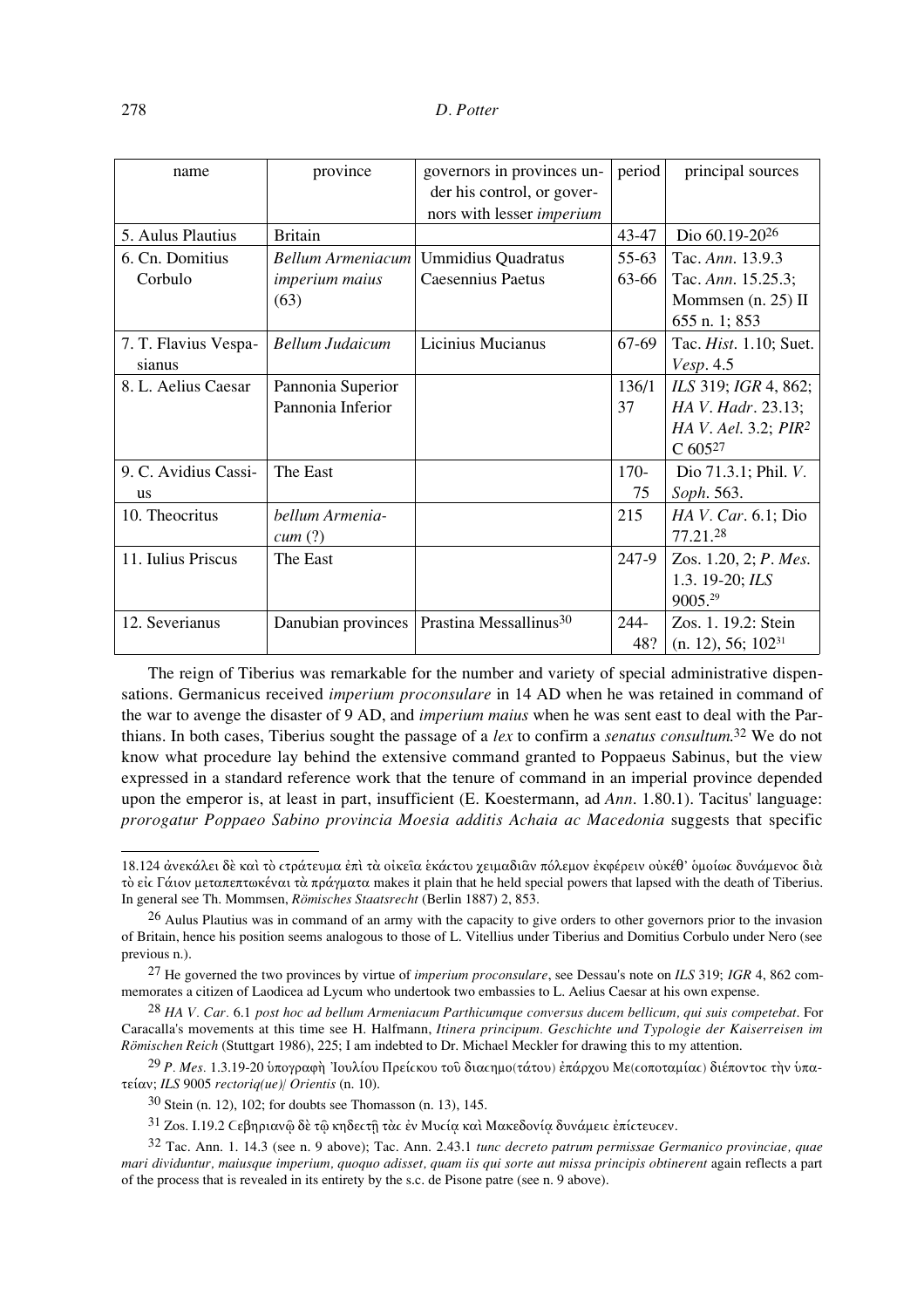legislation was involved. Moreover, this passage, like the earlier observation that the provinces of Achaia and Macedonia requested that they be placed under a governor appointed by the emperor occurs in the context of other senatorial business in 15 AD.We cannot now recover the terms of this legislation, but the appearance of *legati pro praetore* in Moesia (nn. 20-23) must raise the suspicion that the *imperium* of Poppaeus was proconsular, and the reason for this may have been that it would enable Sabinus to give instructions to governors whose *imperium* was praetorian.

The case of Vitellius at the end of Tiberius' reign was different. He was simply *legatus pro praetore provinciae Syriae*, but the sources are explicit on the point that he possessed *mandata* from Tiberius that gave him authority beyond the *fines* of the province (see n. 25). It would therefore appear that there were at least two models for the structure of an extraordinary command, one stemming from legislation, the other deriving from the *mandata* that the emperor was entitled to issue to all provincial governors by virtue of his superior *imperium*.(F. Millar, *JRS* 56 [1966] 156-166). If the explanation of these positions that is offered here appears to be somewhat legalistic, the reason is that Tacitus, and, in the case of Vitellius, Josephus, as well as both the *tabula Siarensis* and the *senatus consultum de Pisone patre* all stress the formal aspects of the commands.

It is unfortunate that we know so little about circumstances surrounding Aulus Plautius' appointment to the command of the British invasion. Our sole evidence on this point comes from Cassius Dio, and he does not seem to have been as interested in the formal vocabulary as Tacitus, a point that may be connected with a change in the significance of this language in the early third century AD. But with Corbulo, we have Tacitus, and with Tacitus, further evidence of a stress on legal formalities. Tacitus places Corbulo's appointment in the context of senatorial business, and defines his appointment in terms that suggest the vocabulary of a *senatus consultum*: *Domitium Corbulonem retinendae Armeniae praeposuerat* (*Ann*. 13.8.1). He also makes it clear that, although Corbulo was governor of Cappadocia, he had authority to command troops in Syria. Corbulo landed at Aegeae, and Tacitus suggests that Ummidius Quadratus was concerned lest Corbulo take immediate command of his legions.34 After the death of Ummidius Quadratus, Syria was added to the territory under his direct control, while Caesennius Paetus was appointed to Cappadocia/Galatia.35 Further public action in the case of Corbulo is reflected in the description of the events following upon the defeat of Paetus: *scribitur tetrarchis ac regibus praefectisque et procuratoribus et qui praetorum finitimas provincias regebant, iussis Corbulonis obsequi, in tantum ferme modum aucta potestate, quem populus Romanus Cn. Pompeio bellum piraticum gesturo dederat* (*Ann*. 15.25.3). The overt archaism of *quem populus Romanus Cn. Pompeio bellum piraticum gesturo dederat* looks very much as if it should be a reflection of the document conferring this authority on the general.

By following Tacitus, it is possible to gain some impression of the methods of defining extraordinary powers in the Julio-Claudian age. The ostensible respect for Republican precedent may mimic the practice of Augustus, and reflect the feeling that definable processes were involved. When we lose Taci-

<sup>33</sup> Tac. *Ann*. 1.76.2: *Achaiam et Macedoniam onera deprecantes levari in praesens proconsulari imperio tradique Caesari placuit*.

<sup>34</sup> Tac. *Ann*. 13.8.3: *itinere propere confecto apud Aegeas civitatem Ciliciae obvium Quadratum habuit, illuc progressum, ne, si ad accipiendas copias Syriam intravisset Corbulo, omnium ora in se verteret* … See also Tac. *Ann*. 13. 9.3 *unde discordia inter duces, querente Ummidio praerepta quae suis consiliis patravisset, testante contra Corbulone non prius conversum regem ad offerendos obsides, quam ipse dux bello delectus spes ad metum mutaret*. The point at issue in not Corbulo's superior *imperium*, but rather the chronology: Ummidius hoped to show that the hostages were offered before news of Corbulo's arrival had arrived so that he could take credit. The point appears to have been conceded by Nero as Tacitus says: *Nero quo componeret diversos, sic evulgari iussit: ob res a Quadrato et Corbulone prospere gestas laurum fascibus imperatoriis addi* (*Ann*. 13.9.3).

<sup>35</sup> Tac. *Ann*. 14.26.2: *Corbulo in Syriam abscessit, morte Ummidii legati vacuam et sibi permissam*. The point here is that although he had superior *imperium* to Ummidius as *dux bellicus*, he was not actually governor of the province. Tac. *Ann* 15.6.4 makes it clear that Paetus was supposed to be subordinate to Corbulo (*et Paetus, cui satis ad gloriam erat, si proximus haberetur*).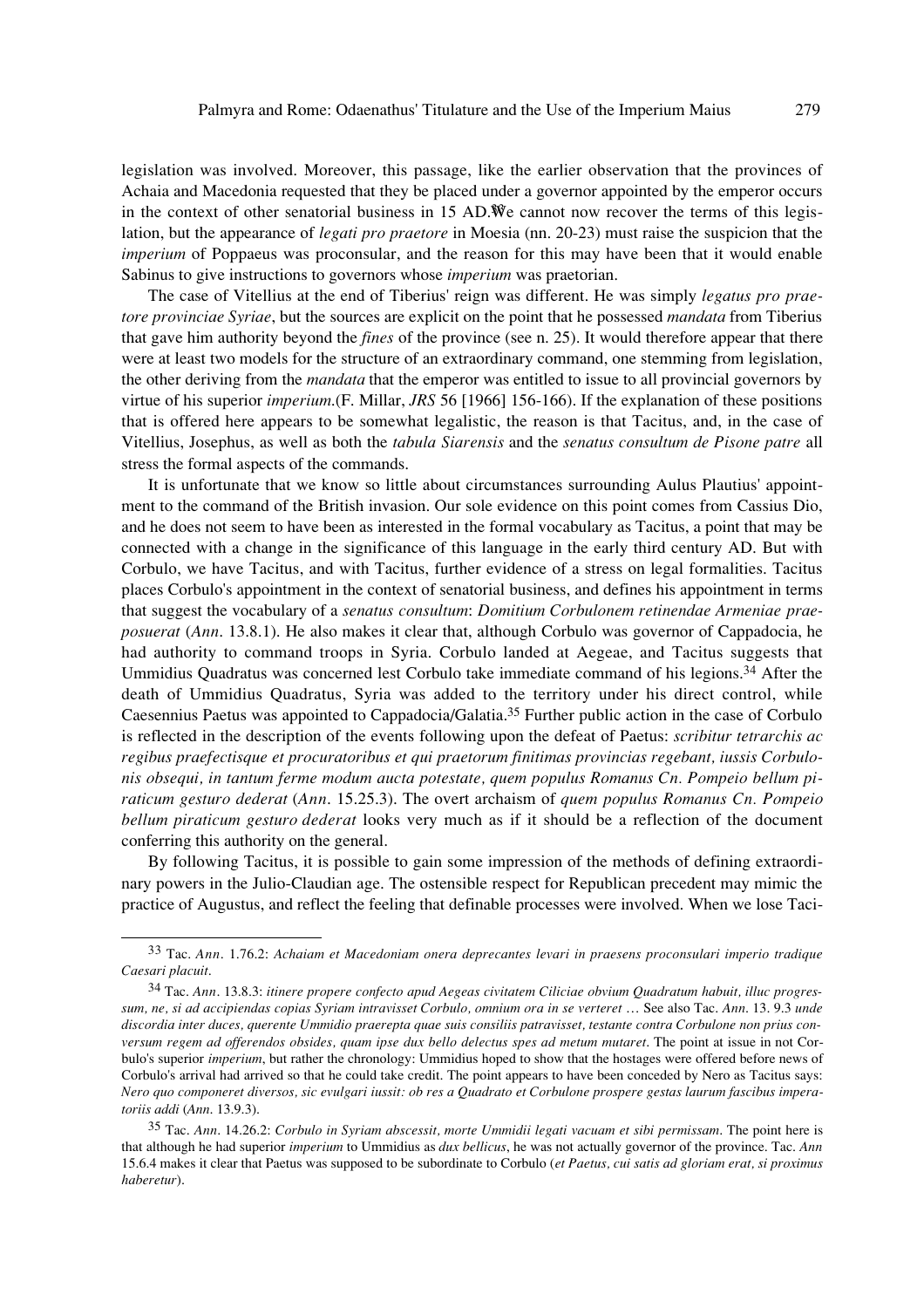tus we not only lose evidence of this sort, but face the real possibility that, at some point, during or not long after his lifetime, the desire to discuss Pompey's *imperium* in the *bellum piraticum* also ceased to be relevant. One factor here may be the Flavian combination of Galatia-Cappadocia. The creation of the command appears to have stemmed from Vespasian's appreciation of the dual threats to the security of the region, from Armenia and the Caucasian tribes, and the limited number of troops available to control the area. A division of the command would have been an administrative nightmare if a governor of Galatia could not readily call upon the legion based at Melitene as well as that at Satala; but Vespasian may also have desired to avoid creating an office with greater formal power than a provincial governorship. This may explain why the praetorian legates who assisted the governor of Galatia-Cappadocia were directly appointed by the emperor.

 The combination of the Dacias under Marcus Aurelius, and the appointment of Avidius Cassius to superior *imperium* in the east may be connected with the military difficulties that coincidentally followed upon the death of Lucius Verus. In these cases, appeals to Republican precedent appear to have been avoided: it is significant that Avidius Cassius' titulature bore no relationship to that of the Julio-Claudian era, even though the range of his authority resembled that of Corbulo. It is also significant that Marcus would appear to have used two different formulas for creating extraordinary commands. The one that Avidius Cassius received involved the governorship of a single province and authority over neighboring governors. In other cases Marcus used the model of the "double" province, which was granted to an experienced general.

The career of M. Claudius Fronto, is an important case in point. He had held a senior command under Verus in the Parthian war, leading the expedition into Armenia, Osrhoene and Anthemusia in 163/4. In 168, while Fronto was governor of Moesia Superior, the Quadi, Marcommani and "other peoples" burst across the Danube into Pannonia and Raetia. He was subsequently governor of Moesia Superior and Dacia Apulensis (168-9), of the three Dacias (169), and of the three Dacias and Moesia Superior  $(169-70).$ <sup>36</sup> Fronto was thus appointed to an extraordinary command precisely in the area where a threat might materialize, but removed from that where the emperor was campaigning. As a proven commander of large forces, with experience in the region, he may have been an obvious choice. It is precisely at the time of Fronto's appointment to the three Dacias and Moesia Superior that Marcus elevated Avidius Cassius to the post of *corrector* in the east. These two men should therefore be seen as virtual deputy emperors in sensitive regions while the emperor was busy elsewhere. The appointment of Caerullius Priscus (if that is the correct name) to a double province appears to have been made as Marcus was concluding his operations against the Quadi and Marcomanni. He was at Sirmium from 173-75.37

From Tiberius to Marcus Aurelius, there is notable consistency in the imperial government's response to extraordinary situations, the creation of an extraordinary command, but considerable variation in the language used to define these positions. Philip the Arab's appointments of Priscus and Servianus, both in areas where changes in policy towards Rome's neighbors were being set in motion, may well be compared to those of Marcus. The mentality of the emperors (and their advisers) in the second quarter of the third century appears very much to have been that of the late second and early third centuries (Potter [n. 1] 49). There is no reason to think that Philip was unaware of Marcus' methods. Valerian, the father of Gallienus, born in the reign of Severus, was established in a senatorial career by 238. Like Marcus, he appointed a co-emperor as soon as he took the throne. Furthermore, Gallienus had two sons by Cornelia Salonina who were at times associated with his father and himself in the imperial dignity. The eldest of these was P. Licinius Valerianus (*PIR2 L* 184), Caesar in 254, Augustus in 256. He died

<sup>36</sup> Halfmann (n. 28), 213; see M. Stahl, *Chiron* 19 (1989) 301, for chronology of the invasions. For Fronto see Piso (n. 18), 94-102.

<sup>37</sup> Halfmann (n. 28), 213; Stahl (n. 36), 302-5; for the treaty of 172 with the Marcomanni see Stahl (n. 36), 303.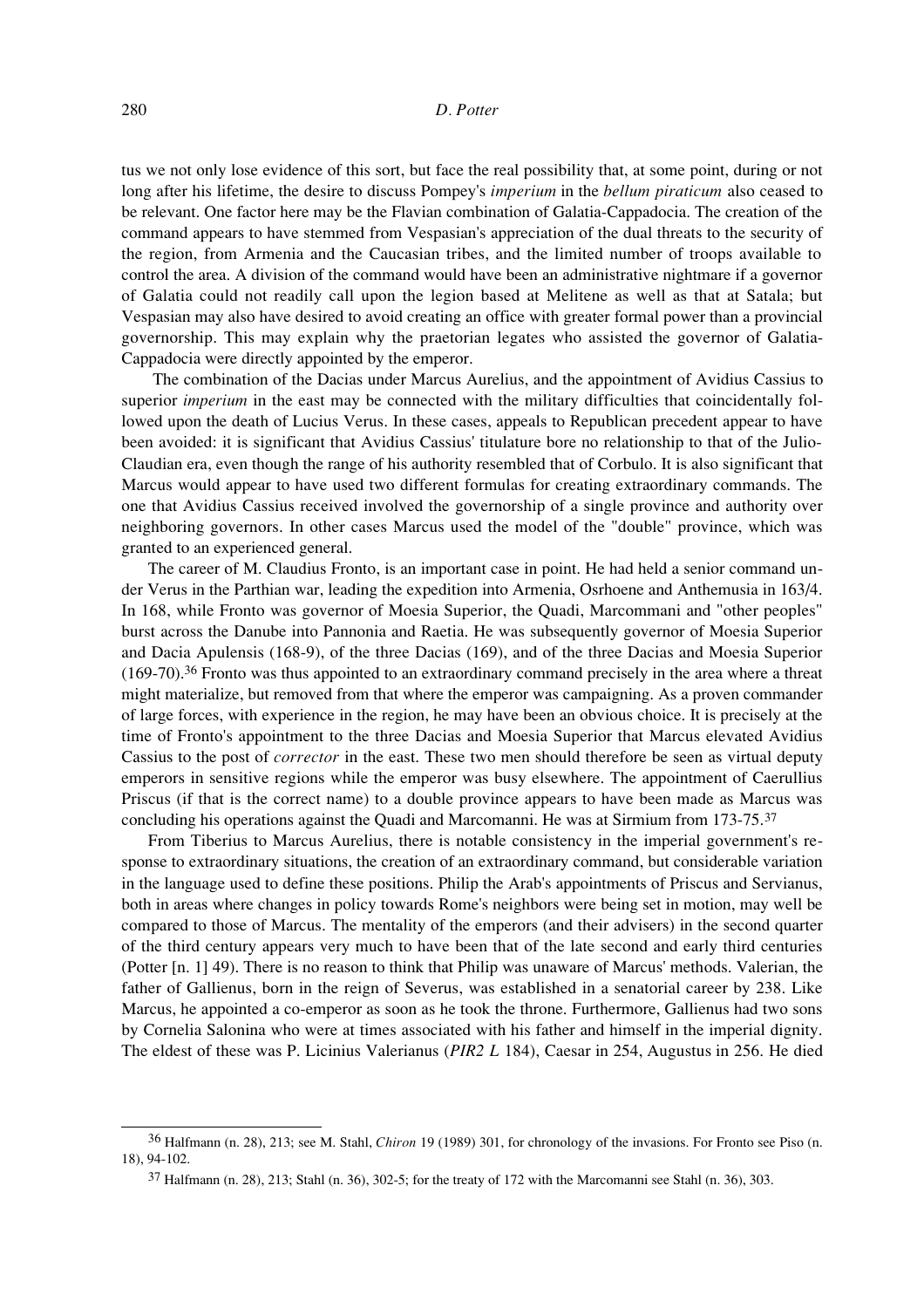on the Danube (probably) in 258. The younger, P. Licinius Cornelius Saloninus Valerianus became Caesar during 258 and was murdered at Moguntiacum at the beginning of Postumus' revolt in 260.38

Fergus Millar has recently stressed the point that no emperor between Augustus and Trajan spend any significant amount of time in the eastern provinces (Millar [n. 4], 99-100). The point that also needs to be stressed is that this was not a sign that emperors were unaware of the fact that the empire was too large to be governed effectively from Rome, or felt that the east was less important. Rather, it is a sign of the fact that the emperors of the first century felt that they could use grants of the *imperium maius* in situations where a single provincial governor might not be expected to be able to deal with a complicated situation; and that they were either too old, or inexperienced, to do the job themselves. In such cases, the holder of the command would be equipped with general guidelines within which he was to act.39 In the case of Corbulo, this grant was combined with the governorship of a specific province (and a specific Republican reference). In the second century, Avidius Cassius combined what was effectively the *imperium maius* with the governorship of Syria; and Julius Priscus was governor of Mesopotamia at the same time as he exercised "the highest power," as *rector orientis*.

The Palmyrene claim to control of Syria, as well as the statement that Odaenathus was "*strategos* of the whole east," suggests very strongly that Odaenathus' position was, in Gallienus' eyes, similar to that of Priscus or Avidius Cassius. Given the fact that Palmyrenes appear to have claimed control over Syria in his lifetime, he may even have been a provincial governor with superior *imperium*.40 His appointment therefore fits a pattern of response to situations that were considered to be especially perilous. Odaenathus' campaigns against Rome's enemies in Mesopotamia and, it seems, Cappadocia, can therefore be explained as being in keeping with his brief from Gallienus.<sup>41</sup>

#### **3. Palmyra and Rome**

Roman governors of Syria did not ordinarily describe themselves as "king of kings," and visitors did not ordinarily confuse their wives with the "wife of Caesar," as it seems Manichaean missionaries to Palmyra did in the case of Zenobia.42 Roman governors also did not regard their offices as hereditary, but Zenobia appears to have held that Palmyra's superior position in the east did not end with her husband's death, a point that would help explain the break with Rome (Potter [n. 1] 58-59).

The diverse aspects of Palmyrene titulature point to a profound problem in the way that the Palmyrenes saw their relationship with Rome after 262. Although their city was a Roman *colonia*, the Palmyrenes of Odaenathus' day plainly derived their methods of describing the idea of power from more than one source.43 The title "king of kings" is manifestly derived from Persia, and it is not the only

<sup>38</sup> *PIR2* L 183; for the circumstances of his death see I. König, *Die Gallischen Usurpatoren von Postumus bis Tetricus* (Munich 1981), 43-51; J.F. Drinkwater, *The Gallic Empire. Separatism and Continuity in the North-Western Provinces of the Roman Empire A.D. 260-272* (Stuttgart 1987), 23-26.

<sup>39</sup> See Tac. *Ann*. 1.24.1 *nullis satis certis mandatis*, with reference to Drusus' mission to the Pannonian legions (the obscurity was deliberate, see *Ann*. 1.26.1); Eck (n. 9), 196 reports that the *s.c. de Pisone patre* specified that Piso had contravened the *mandata* of Tiberius and *epistulae* of Germanicus, this is a clear statement that Tiberius had equipped Germanicus with general guidelines for the operation. I discuss this issue more fully in "Emperors, their borders and their neighbors: the scope of imperial *mandata*," in D. Kennedy (ed.), *The Defense of the Roman East* (Ann Arbor 1996)

<sup>&</sup>lt;sup>40</sup> Given the fact that Palmyra was in Syria Phoenice and Antioch in Syria Coele, it is possible that this was a double province. In light of the evidence discussed on p. 273, I cannot agree with F. Millar, *JRS* 61 (1971) 1-17 that there was no official Palmyrene control over Antioch.

<sup>41</sup> For the Mesopotamian operations see Zos. 1.39.1-2; *HA V. Gall*. 10.1-3; 12.1 (with consular dates); George p. 716 (Mosshammer p. 467); for the intervention in Cappadocia see George p. 717 (Mosshammer, p. 467).

<sup>42</sup> W. Sundermann, *Mitteliranische manichäische Texte kirchengeschichtlichen Inhalts* (Berlin 1981), 42 fr.. 3.3; she is also called "Queen of Tadmor."

<sup>&</sup>lt;sup>43</sup> The implication of the title had changed in important ways by the third century, indicating that a city was important rather than that it had a settlement of Roman citizens, see F. Millar, The Roman *Coloniae* of the Near East: a Study of Cultural relations", in H. Solin and M. Kajava (edd.), *Roman Eastern Policy and Other Studies in Roman History* (Helsinki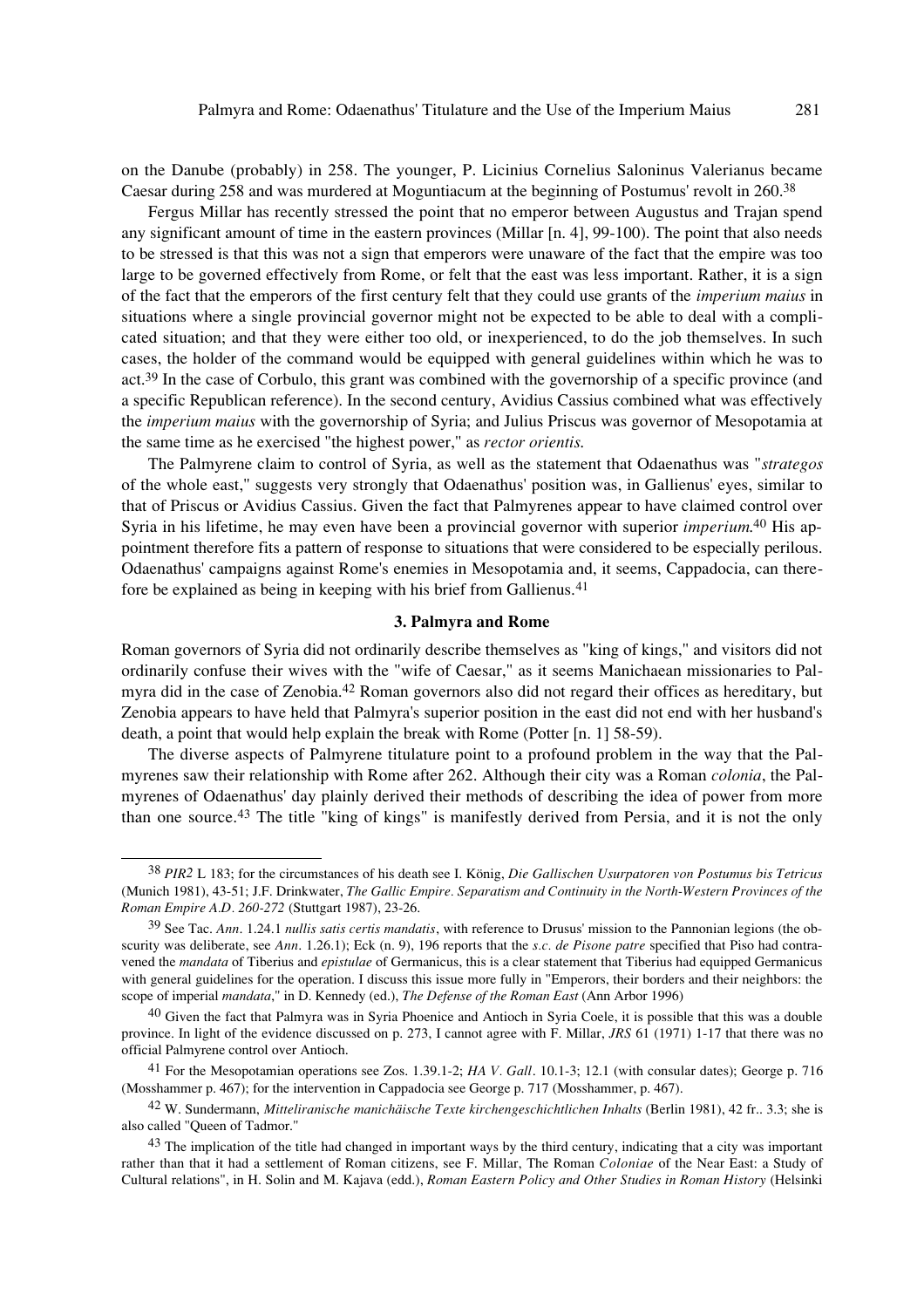Persian title attested amongst the high officials of Palmyra after the victories of the early 260s (J. Cantineau, *Inventaire* 3, 9). Furthermore, there was obviously some difficulty with the actual understanding of the trappings of imperial power at this period, a tendency to separate the symbols used to express the idea of power from the actual office. This is not only true in Palmyra, and, significantly, much of our evidence is concentrated in the third century.

In the reign of Alexander Severus, two "usurpers" named Uranius and Taurinus appeared on the eastern frontier. Uranius was evidently connected with Edessa, we don't know where Taurinus operated, but coincidental evidence suggests that it was on the Euphrates (Potter [n. 1] 20-21 n. 55). Their rise may be coincidental the crisis that ensued upon Ardashir's victory over the Arsacids, and the death of the governor of Mesopotamia in a mutiny (Dio 80.3.4). In 253, Uranius Antoninus of Emesa took it upon himself to lead the defense of his part of Syria against a renewed Persian invasion.44 As Sapor destroyed a large Roman army at the battle of Barbalissos and captured all the legionary bases in Syria during 252, it is unlikely that there was any significant Roman force left the area. What makes his activity particularly interesting is that he decided to issue coins with his image on them, imitating Roman forms, but not in a way to suggest that he claimed the throne.45 Indeed, he does not seem to have tried to assert control outside his civic territory. None of these people appears to have been a commander in the regular army. All three appear to have asserted themselves when the local imperial administration was in a state of disarray.

Similar conduct seems to be attested in the case of Flavius Jotopianus who led a revolt in the reign of Philip, and issued coins with his portrait on them. 46 Jotopianus' coinage may be explained as the result of a decision on his part to emphasize his importance in the eyes of his supporters. If all he needed was money, he could simply have used whatever he took from the Romans. It is also interesting that his moneyers did not aim at close reproduction of imperial detail: the legends, although in Latin, exhibit some confusion in giving his titulature. One explanation for this, as is also the case with similar problems in the coinage of Uranius Antoninus, is that the people who made these coins were not very familiar with the technical significance of the symbols they were borrowing. It appears, that in their view, Latin was the language of power and the language in which such expressions should be couched even if they were not quite sure about what they were doing.

The conduct of Jotopianus appears to have been very much more like that of the ex-slave Simon who had donned the diadem while leading a social revolution in Peraea during 4 B.C. than even that of Simon Bar Kokba in 132-135.47 Simon the freedman's actions were paralleled by his contemporary Athrongaeus who not only wore a diadem, but also sent out his four brothers "as generals and satraps for his raids, while he himself, like a king, handled matters of greater moment." In dressing up as they did

<sup>1990), 42-46</sup> on Palmyra, and p. 57 for a general summary of the argument that colonial status did not imply a profoundly Roman culture in most cases.

<sup>44</sup> The basic study of this man is H.R. Baldus *Uranius Antoninus.* (Bonn 1971). For the chronology see Potter (n. 1), 290-97; 323-6. K. Strobel, *Das Imperium Romanum im 3. Jahrhundert* (Stuttgart 1993) attempts to dispute this. The point is demonstrated, independently, by J.-C. Balty, *CRAI* (1987) 213-42; see part. 229-31.

<sup>45</sup> Cf. Baldus (n. 44), 75-181; see esp. p. 141-42 where he rightly observes that Uranius does not himself lay claim to imperial titles on his gold coins; see also J.D. Breckenridge's review of Baldus, *Uranius Antoninus*, *AJA* 79 ( 1975 ) 396-7 on some features of the coinage that suggest that the mint workers did not understand Latin.

<sup>46</sup> *RIC* IV, 3, p.105 for his coinage. For the minting of coins as the mark of a claim to the throne see *HA Tyr. Trig*. 26.2 *quem alii archipiratam vocassent, ipse se imperatorem appellavit. monetam etiam cudi iussit* ; 31.3 *cusi sunt eius nummi aerei, aurei et argentei, quorum hodieque forma exstat apud Treviros*; *HA Quad*. *Tyr*. 2.1 *cum ille diceret Firmum, qui Aureliani temporibus Aegyptum occupaverat, latrunculum fuisse, non principem, contra ego mecumque Rufius Celsus et Ceionius Iulianus et Fabius Sossianus contenderent dicentes illum et purpura usum et percussa moneta Augustum esse voci*tatum, cum etiam nummos eius Severus Archontius protulit, de Graecis autem Aegyptiisque libris convicit illum αὐτοκράtora *in edictis suis esse vocatum*.

<sup>47</sup> For details see E. Schürer (ed. F.G. Millar and G. Vermes), *The History of the Jewish People in the Age of Jesus Christ* I (Edingburgh2 1973), 535-57.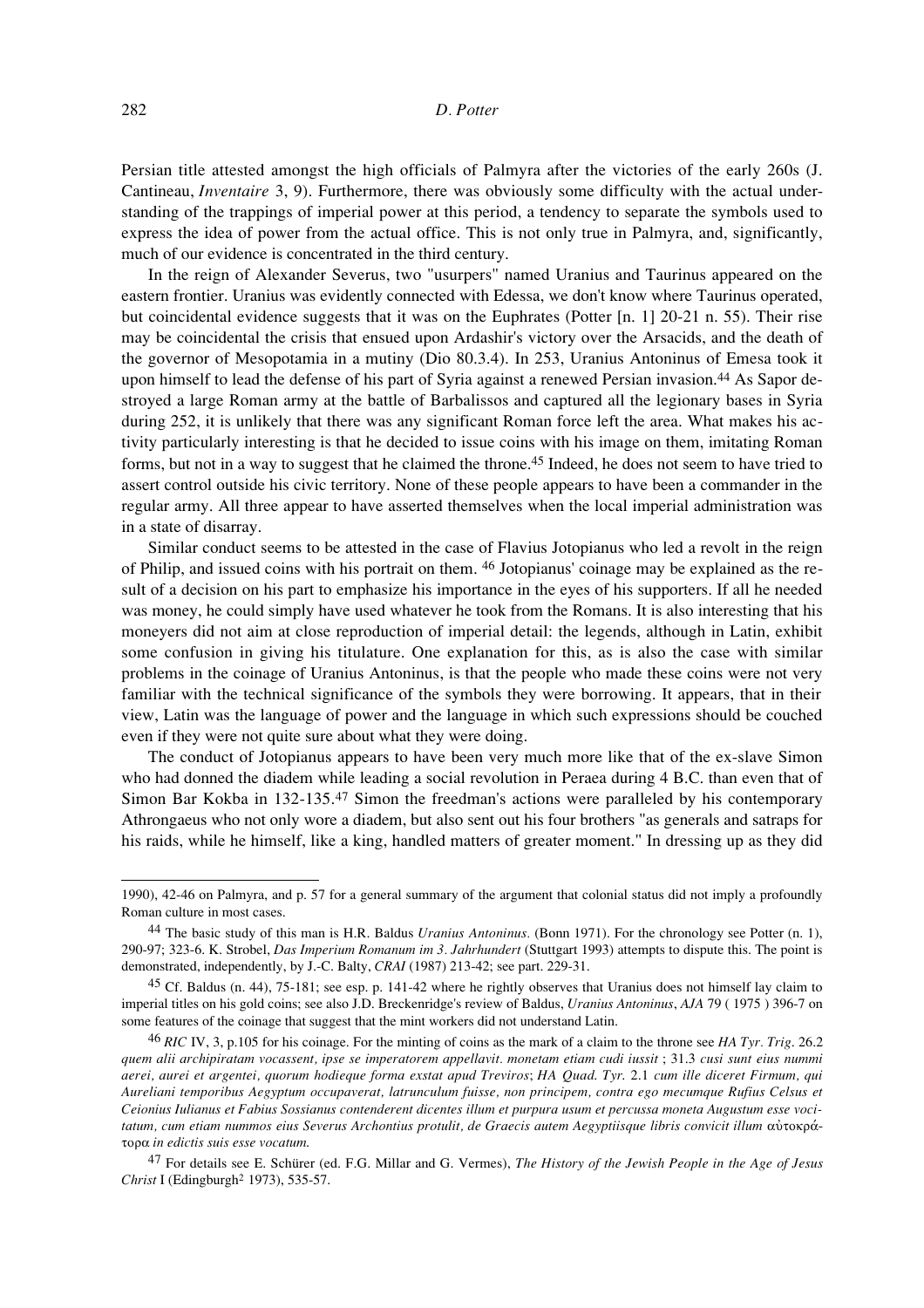the activity of these two men recalls that of yet another native of the region, the slave Eunus, who assumed the name Antiochus while leading the Sicilian slave rebellion in 136 B.C..48

By the time of Alexander Severus, Roman control over Mesopotamia was neither long established or very well rooted. Even though they no longer held royal titles, the descendants of the traditional dynastic families retained great influence in their old cities. Among the marks of distinction borne by these old families when they had retained their thrones, were senatorial insignia and control of their own coinage.49 The continued use of the *ornamenta* by members of the house of Edessa into the third century now seems to be confirmed by a recently discovered papyrus. Aelius Septimius Abgar (Abgar IX) is described as *mlk*' dmyqr bhpty' b'rhy, "King who was honored with ὑπατεία at Urhaï"(Edessa).<sup>50</sup> The qualification *dmyqr b*'*rhy*,"who was honored at Edessa", in his Roman title suggests that it had only local importance, and one explanation of this curious phrase is that he was given the *ornamenta consularia* rather than a position within the imperial government. The same conclusion can be drawn about the description of Odaenathus as  $\lambda \alpha \mu \pi \rho \dot{\sigma} \tau \alpha \tau \dot{\sigma} \dot{\sigma}$  on three inscriptions from the grand colonnade at Palmyra and one from the temple of Baalshashamîn.<sup>51</sup> In this connection it may also be significant that he styled himself "Lord of Palmyra."52 In 1937 Henri Seyrig drew another link between the house of Odaenathus and the royal house at Edessa, when he observed that the attire of Palmyrene princes on tokens resembled that of Edessene kings.<sup>53</sup>

Assumption of the outward symbols of power was the first and most essential feature of any claim to superiority over one's fellows. Thus, in the case concerning the priesthood of the temple of Dmeir, Caracalla was told, "there is a sanctuary of Zeus among us that is famous, and thus is visited by all of the people in the surrounding countryside, they go there and participate in sacred processions. Here is the first crime of our adversary. He claims to be immune from liturgies and wears a gold crown, he holds a scepter in his hand and proclaims himself a priest of Zeus. Can he be judged worthy of such a privilege?"54 Some years later, when members of the Christian community at Antioch wrote to Aurelian about Paul of Samosata, they said, "... he sets his mind on higher things, clothing himself with worldly honors and wishing to be called *ducenarius* rather than bishop he parades about the *agora* dictating letters as he walks, attended by a large bodyguard that goes before and behind him... He astonished the simple by preparing a lofty throne and tribunal for himself and he has a *secretum* after the fashion of the

<sup>48</sup> Cf. Jos. *BJ* 2, 57- 9 (Simeon); 2, 61 (Athrongaeus); Diod. 34/5, 2, 41 (Eunus as Antiochus ).

<sup>49</sup> D.C. Braund, *Rome and the Friendly King* ( London 1984 ), 123- 8; part. 126.

<sup>50</sup> J. Teixidor, *ZPE* 76 (1989) 220-221. S.K. Ross, *ZPE* 97 (1993) 190 points out that the assumption of royal insignia by Abgar may have taken place while the imperial regime was in disarray. This is possible, but it is significant that his year 1, if, as seems likely, he was using a count based on the Seleucid year, cannot have begun before October 1, 239 (his year 2 is attested on a document dated to December 240, and I do not understand why Ross (p. 196) thinks that his year 1 can begin as early as December 238, especially as he provides a convincing demonstration (p. 202-3) that the Seleucid year began in October). This is more than a year after the Persian invasion of 238. Ross (p. 191) translates the passage in question as "who was honored with the consulship at Orhai", and then argues (p. 200) that the text is really a parallel for  $\delta$ ιέπων τὴν ὑπατείαν in *P. Mes*. 1.3, implicitely arguing that the proper translation is "king who was honored with the highest power", an intriguing suggestion which would, if correct provide a further illustration of the integration of Roman and Semitic terminology to form a local "dialect of power". This may also beseen in the description of Edessa as "the baris city which is the grandmother of all the cities of Mesopotamia", on which see Ross (p. 199).

<sup>51</sup> Gawlikowski, "Les Princes de Palmyre" 254-55, three of these texts are dated to 257/8.

<sup>52</sup> For the position of Odaenathus' family in Palmyra see Potter (n.1), 381-90. Swain, *ZPE* 99 (1993) 164, questions the relevance of the description of Odaenathus as "our lord" on *CIS* II.3945 on the grounds that it is simply an honorific title used by a guild in honoring Odaenathus. He ignores the parallel offered by *CIS* II 3944 and the fact that the language is atypical of Palmyrene honorific decrees.

<sup>53</sup> H. Seyrig, *Syria* 15 (1937) 3 and pl. VI n. 1-3. Palmyrene art shows some interesting variation in the representation of Gods between Roman and Native styles, again suggesting that both images remained acceptable; see esp. M. Colledge, *The Art of Palmyra* (London 1976) 46 and 51.

<sup>54</sup> P. Roussel and F. de Visscher, *Syria* 23 (1942) 173-194; for a parallel case a century and a half earlier cf. C. Clermont- Ganneau, "Un edit du rois Agrippa II", *RAO* 7 (Paris, 1906), 54-76.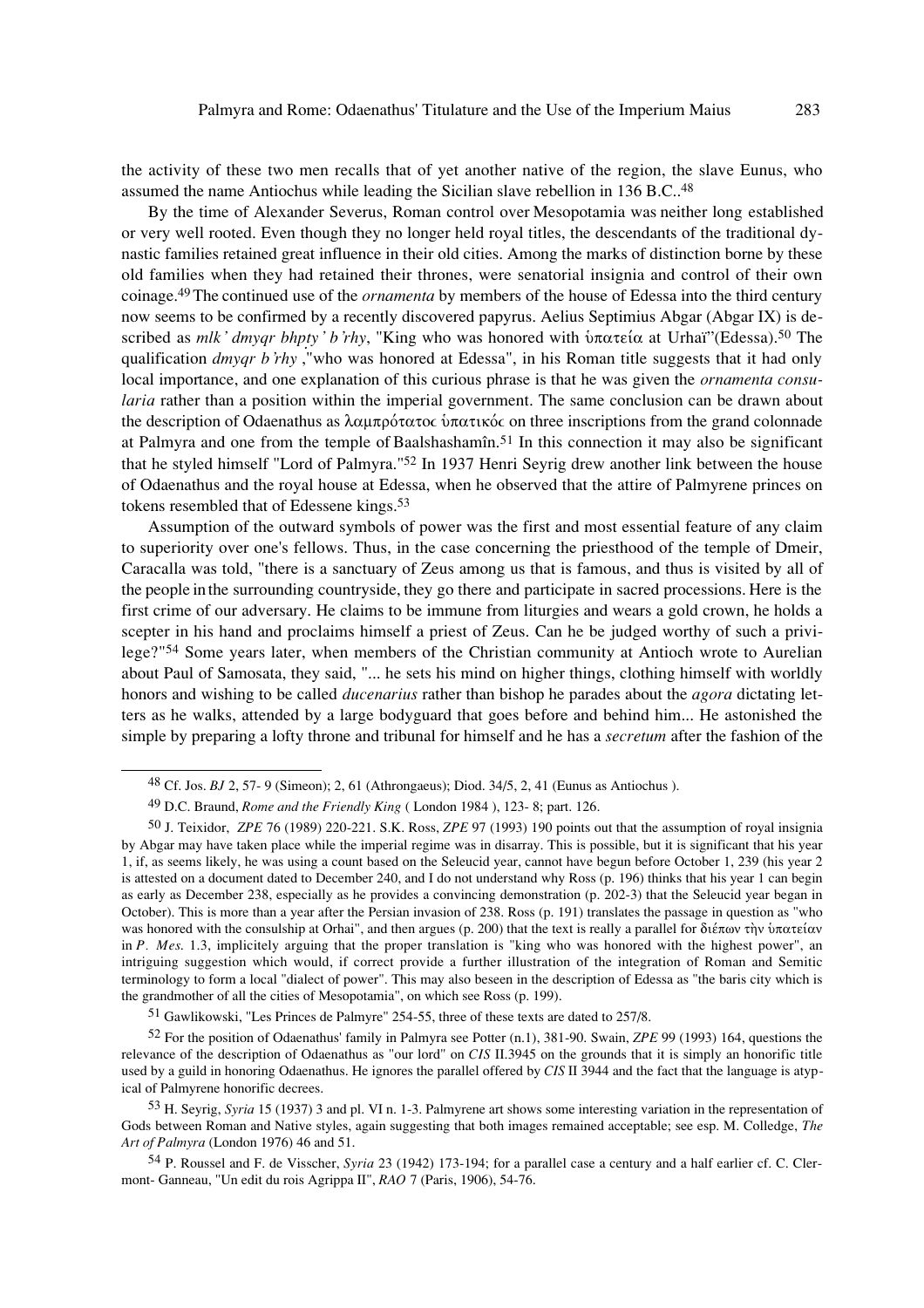rulers of the world and styles himself after them."55 In another case, Malalas' story about Uranius, it is said that the hero went out to meet Sapor in his priestly garb and that Sapor was so impressed by his appearance that he agreed to a conference.56 If a man wore the proper clothes, he could command respect.

The prominent position given to outward appearance in these stories is surely indicative of the importance of self display in the minds of their reporters. The Antiochene Christians in fact emphasize that just by looking like a Roman magistrate (not claiming to be one) Paul could "astonish the simple."

Paul of Samosata was not charged with usurping the functions of an imperial official but with seeking the respect due to one. This seems, on a very much larger scale, what Uranius had done. His claim to be emperor of Rome is nowhere clearly expressed. Imperial titulature is avoided on his bronze and silver coinage, there is much ambiguity on his gold which seems to be the result of the somewhat uncomprehending copying of the designs for them from other issues. He fought the Persians successfully and then adopted the outward appearance of the sort of people who did this. Odaenathus came from a city which, though allied to Rome, was still closely connected with the cultural life of Iranian dominated Mesopotamia. Persian forms of authority were as familiar and meaningful as Roman ones.<sup>57</sup> Thus they might be (and were) adopted as easily as those of Rome by a man who wished to express his new won glory. The activities of Uranius and Paul of Samosata, serve to illustrate the importance of visual media for conditioning people's attitudes towards authority. This may be seen equally clearly in the case of a few freaks. The one false Nero who is described in Tacitus' *Histories* does not seem to have borne a close physical resemblance to the emperor, but he knew enough to mimic the public image of that ruler best known in the Greek East—that of a man skilled at singing and playing the lyre.58 The same attributes were assumed a few decades later by Terentius Maximus (Suet. *Nero* 57, 3). In 221 a pseudo-Alexander appeared on the Danube and traveled as far as Chalcedon. He seems to have learned how to act like Alexander (and Dionysus) from observing Caracalla on his march east.<sup>59</sup> These characters suggest that the concrete images of Rome's rule came in other circumstances to provide the symbols with which abstract notions of power and influence were given expression in very different ways.

The appointment of Odaenathus can be seen from the perspective of the central government as conforming to an established pattern of crisis management. The Palmyrene response to this appointment, and, indeed, to the remarkable successes that they obtained on the battlefield, however, seems to conform to a very different, Syrian, pattern of expressing authority, borrowing the symbols that were associated with the idea of authority from the central government.

### **4. Perception of the Central Government**

In the first century AD Pliny the Elder described Palmyra as a rich city with a destiny of its own between two mighty empires; but in the 260s it is fair to say that Palmyra was, in the eyes of its inhabitants and other Syrians, the center of the world, a power before which both Rome and Persia had to give way.60 Understanding of Palmyra's position at this time needs therefore to proceed from two directions, from Rome and from Palmyra itself. Roman policy between 262 and 268 is readily explicable in terms

<sup>55</sup> Eus. *HE* 7.30. 8-9. The charge against Paul could technically have been construed as *maiestas*, see *D*. 48.4.3 *quive privatus pro potestate magistratuve quid sciens dolo malo gesserit*. It is therefore of some interest that Aurelian did not decide to take it that way and told the leaders of the church in Syria to submit the case to the arbitration of the bishops of Italy.

<sup>&</sup>lt;sup>56</sup> Mal. p. 296 καὶ ἐξελθὼν ὁ ἱερεὺς τῆς 'Αφροδίτης ὀνόματι Cαμψιγέραμος μετὰ βοηθείας ἀγροικικῆς καὶ ςπενδόβολων υπήντης εν αυτώ και προςεςχηκὼς ο Cαπώρης, βαςιλεύς Περςῶν, ιερατικὸν ςχῆμα, παρήγγειλε τῷ ςτρατῷ τῷ ιδιῷ μὴ τοξεῦςαι κατ' αὐτῶν μητὲ ἐπελθεῖν αὐτοῖς μητὲ πολεμῆςαι αὐτοῖς εἰς πρεςβείαν δεγόμενος τὸν ἰερέα.

<sup>57</sup> Millar (n. 3), 319-36 for the ambiguities of Palmyrene culture.

<sup>58</sup> T. *Hist*. 2.8-9; cf. G. Chilver, *An Historical Commentary on Tacitus Historiae I- II* ad loc.

<sup>59</sup> Dio 77, 18; cf. F.G. Millar, *A Study of Cassius Dio* (Oxford 1964), 214-18.

<sup>60</sup> Plin. Maior *NH* 5.88 *Palmyra urbs nobilis situ, divitiis soli et aquis amoenis, vasto undique harenis includit agros, ac velut terris exempta a rerum natura, privata sorte inter duo imperia summa Romanorum Parthorumque, et prima in discordia semper utrimque cura.*